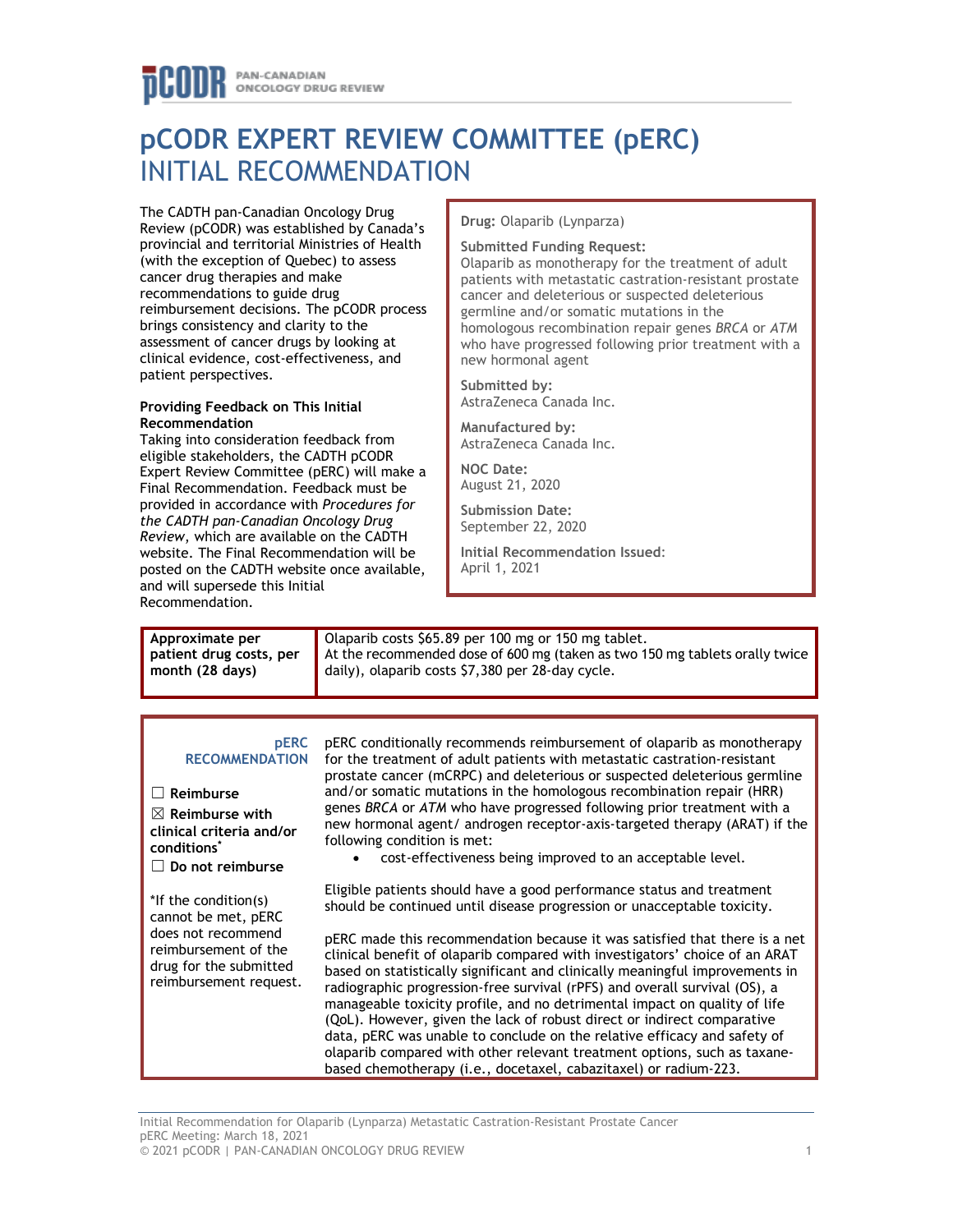F

|                                                 | pERC also concluded that olaparib aligns with the following patient values:<br>delays disease progression, the onset of symptoms, pain progression, and<br>skeletal-related events; has manageable side effects with no negative<br>impact in QoL; fulfills an unmet need; and offers an additional treatment<br>option with a convenient oral route of administration.                                                                                                                                                                                                                                   |
|-------------------------------------------------|-----------------------------------------------------------------------------------------------------------------------------------------------------------------------------------------------------------------------------------------------------------------------------------------------------------------------------------------------------------------------------------------------------------------------------------------------------------------------------------------------------------------------------------------------------------------------------------------------------------|
|                                                 | pERC concluded that olaparib was not cost-effective at the submitted price<br>versus available comparators in Canada and that a reduction in drug price<br>would be required to improve its cost-effectiveness to an acceptable level.<br>pERC also noted that the CADTH base case estimates are informed by the<br>sponsor-submitted indirect treatment comparison, which is highly<br>uncertain. pERC noted that the budget impact of introducing olaparib may<br>potentially be underestimated due to the uncertainty associated with the<br>availability of HRR mutation testing and detection rates. |
| POTENTIAL NEXT STEPS<br><b>FOR STAKEHOLDERS</b> | Pricing Arrangements to Improve Cost-Effectiveness and Decrease Budget<br>Impact<br>Given that pERC was satisfied that there is a net clinical benefit of olaparib,<br>jurisdictions may want to consider pricing arrangements and/or cost<br>structures that would improve the cost-effectiveness of olaparib. pERC<br>noted that a reduction in the price of olaparib would be required in order to<br>improve the cost-effectiveness to an acceptable level and to decrease the<br>predicted budget impact.                                                                                            |
|                                                 | Homologous Recombination Repair Companion Test<br>pERC considered that the determination of the presence of deleterious or<br>suspected deleterious germline and/or somatic mutations in the HRR genes<br>BRCA or ATM is required prior to the initiation of treatment with olaparib<br>monotherapy. The Committee noted that it would be ideal for jurisdictions<br>to have HRR testing results by the time of initiating an ARAT to manage<br>both the patient population and the budget impact of a reimbursement<br>recommendation.                                                                   |
|                                                 | Please note: Provincial Advisory Group (PAG) questions are addressed in<br>detail in the Summary of pERC Deliberations and in a summary table in<br>Appendix 1.                                                                                                                                                                                                                                                                                                                                                                                                                                           |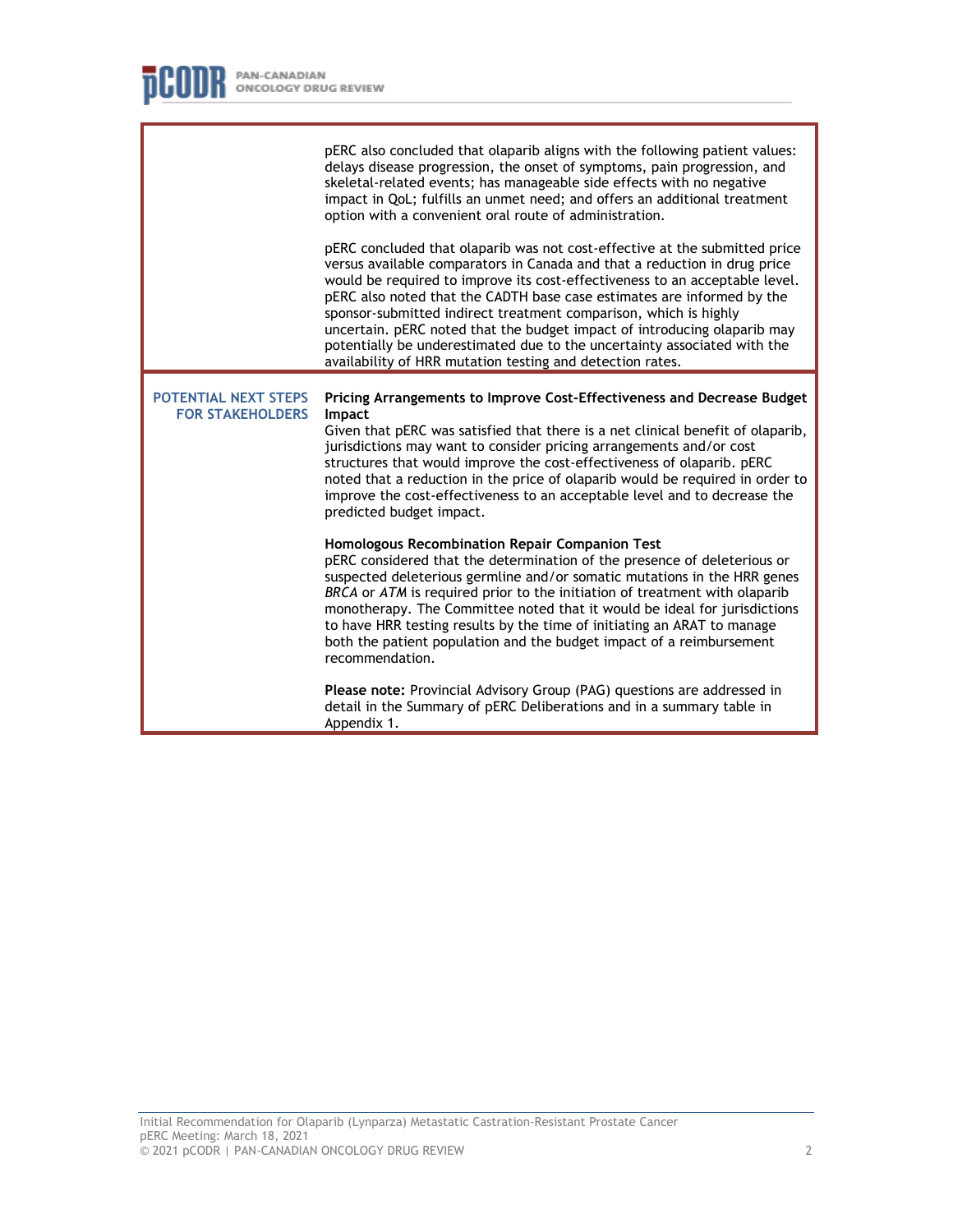# **SUMMARY OF pERC DELIBERATIONS**

Prostate cancer is the most common cancer diagnosed in Canadian men (excluding non-melanoma skin cancers). The number of new prostate cancer cases in 2020 has been estimated at approximately 23,300, with 4,200 expected deaths. One in 4 patients with prostate cancer will die of the disease. The 5-year survival rate of mCRPC is approximately 30%. Both germline and somatic alterations in DNA repair genes occur in 20% to 30% of patients with mCRPC. Metastatic castration-resistant prostate cancer mutations in the *BRCA* (*BRCA1* and/or *BRCA2*) gene are the most common HRR gene mutations (BRCA2 is more prevalent than BRCA1), with ATM being the second most frequently mutated HRR gene. It has been suggested that patients with mCRPC who carry an HRR gene mutation have a poorer prognosis compared with noncarrier mCRPC patients. There are currently no



standard funded biomarker-directed regimens specific for patients with mCRPC who harbour HRR gene mutations. Available treatment options in Canada for patients with mCRPC who have progressed following prior treatment with an ARAT (i.e., enzalutamide or abiraterone) include taxane-based chemotherapy (docetaxel, cabazitaxel [approved only after docetaxel]), radium-223 (for patients with bone predominant disease), and alternate ARAT (abiraterone or enzalutamide). The most commonly offered treatment is taxane-based chemotherapy; however, many patients are not eligible to receive taxane-based chemotherapy because of their older age and comorbidities. Sequencing of alternate ARATs is rarely done and funded only in a few provinces. pERC agreed with the pCODR Clinical Guidance Panel (CGP), the registered clinicians providing input, and the patient advocacy group that there is an unmet need for effective new therapies with manageable toxicity profile in the mCRPC setting. pERC highlighted the unmet need for treatments with new mechanism of actions with biomarker-directed regimens specific for patients with mCRPC who harbour HRR gene mutations.

pERC deliberated on the results of one randomized, multinational, open-label, phase III trial (PROfound) that evaluated the efficacy and safety of olaparib compared with the investigators' choice of an ARAT (i.e., enzalutamide, abiraterone) in patients with mCRPC and deleterious or suspected deleterious germline and/or somatic mutations in the HRR genes *BRCA* or *ATM* who have progressed following prior treatment with an ARAT. pERC noted that the PROfound trial had 2 cohorts; however, only cohort A (patient with *BRCA1*, *BRCA2,* and *ATM* mutations) was deliberated on. Cohort B included patients with a mutation in 12 additional genes involved in HRR (*BARD1, BRIP1, CDK12, CHEK1, CHEK2, FANCL, PALB2, PPP2R2A, RAD51B, RAD51C, RAD51D and RAD54L*) and was not included in the CADTH requested reimbursement criteria. pERC considered that rPFS, the primary outcome of the trial, was statistically significant and clinically meaningful in favour of olaparib. Key secondary outcomes — objective response rate (ORR), time-to-pain progression, and OS — were also statistically significant in favour of olaparib. pERC noted that an advantage in OS for patients receiving olaparib was observed despite a high rate of crossover from the control to the olaparib group. pERC agreed with the CGP and the registered clinicians providing input for this submission that the improvements in rPFS and OS of the magnitude observed in the PROfound trial (i.e., approximately 4 months' delay to disease progression or death and prolonged OS of approximately 4 months) are within the range of improvements seen with other approved agents in this incurable disease setting and are of clinical importance in a heavily pre-treated patient population with currently no biomarker-directed standard therapy options.

pERC deliberated on the safety of olaparib and noted that most patients in the trial experienced at least 1 any-grade treatment-emergent adverse event (TEAE); those occurring most frequently in both groups included anemia, nausea, fatigue or asthenia, and decreased appetite. More grade 3 or higher AEs and serious adverse events (SAEs) occurred in the olaparib group, most of which were attributable to anemia. It was noted that AEs appeared to be manageable with treatment interruptions and dose modifications. Overall, pERC agreed with the CGP as well as with the registered clinicians providing input, that olaparib's overall toxicity profile was acceptable and manageable.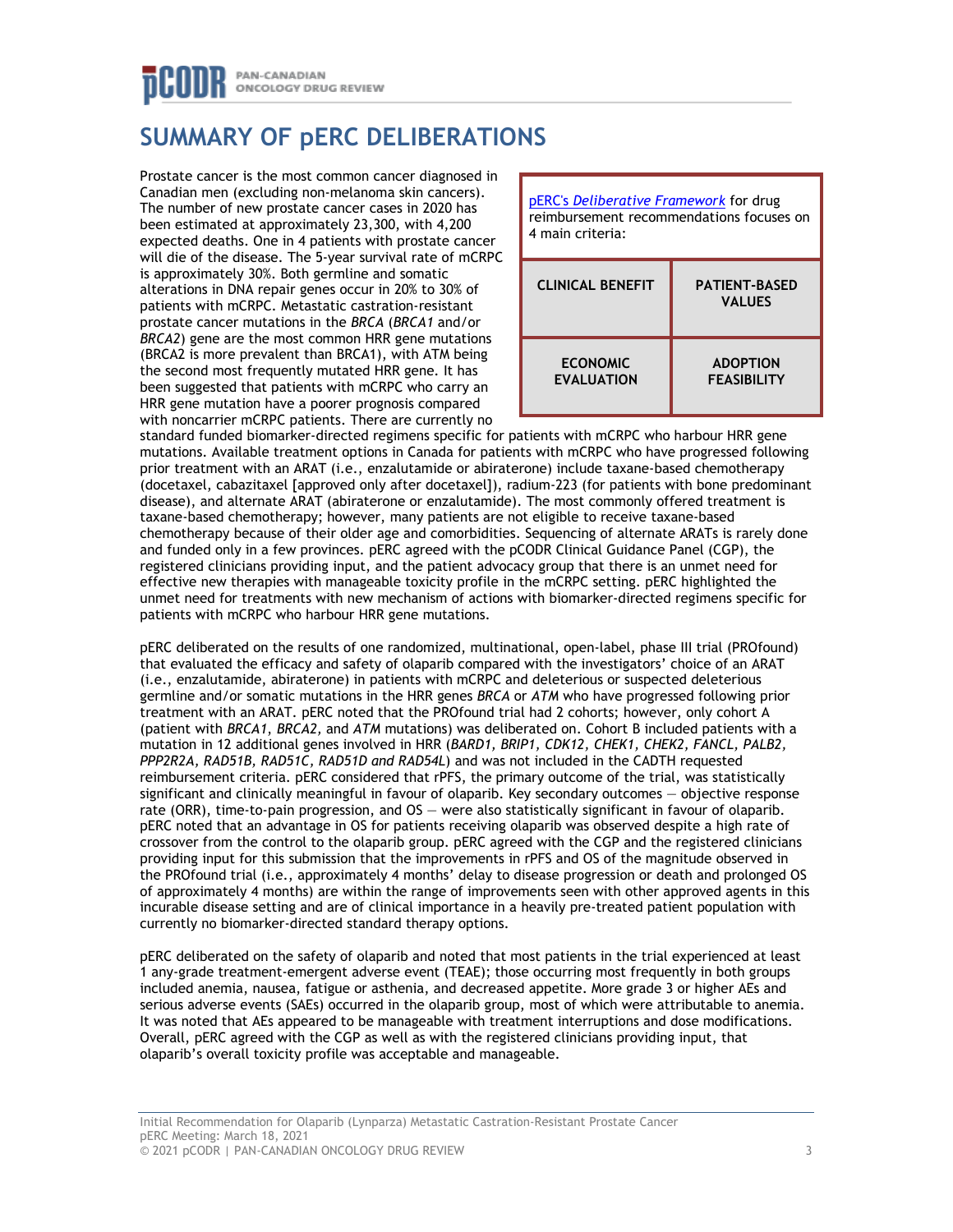

pERC members discussed the available patient-reported outcomes data from the PROfound trial and noted that results suggested that olaparib showed less deterioration in health-related QoL functioning over time compared with the control group. As well, patients appeared to benefit from a prolonged time-to-pain progression compared with the control group. However, the Committee noted that given the open-label design of the trial, the exploratory nature of the analysis, the relatively low compliance rates, and the gradually declining number of patients providing assessments over time, there was uncertainty in the results. The Committee concluded that, overall, there appeared to be no detriment to QoL from the treatment with olaparib compared with the investigators' choice of an ARAT.

Furthermore, pERC discussed olaparib in the context of other currently available treatment options in the requested patient population. pERC agreed with the CGP and the registered clinicians that commonly used standard of care options for patients with mCRPC include taxane-based chemotherapy (docetaxel, cabazitaxel [approved only after docetaxel]) and radium-223 (for patients with bone predominant disease) and rarely an alternate ARAT (abiraterone or enzalutamide). pERC noted that taxane-based chemotherapy is the most commonly offered treatment; however, many patients are not eligible to receive taxane-based chemotherapy because of their older age and comorbidities. Sequencing of alternate ARATs is rarely done and not funded in most provinces. pERC noted that there is currently insufficient evidence to guide the sequencing of treatments after progression on an ARAT, as well as a paucity of treatment options. pERC agreed with the CGP that the current treatment selection in this setting depends on patient preferences, comorbidities, individual toxicity profiles, types of prior treatment received, and treatment availability. pERC highlighted the benefit of having more than 1 option for treatment from a patient tolerance perspective. As well, pERC noted the unmet need for treatments with new mechanism of actions with biomarker-directed regimens specific for patients with mCRPC who harbour HRR gene mutations.

In the absence of a direct comparison of olaparib with other relevant treatment options, pERC considered sponsor-provided indirect treatment comparisons (ITCs) comparing the efficacy of olaparib with docetaxel, cabazitaxel, radium-223, and an ARAT. pERC noted that the results of the ITCs favoured olaparib for PFS in the comparison with docetaxel, cabazitaxel, and an ARAT. The results for OS favoured

olaparib in the comparison with an ARAT, with . However, pERC acknowledged the limitations noted by the CADTH Methods Team and agreed with concerns regarding the lack of data to assess the comparative effect of cabazitaxel, docetaxel, and and radium among *BRCA1*, *BRCA2*, and *ATM* carriers and heterogeneity across the study designs and populations. Therefore, pERC agreed with the CGP's and CADTH Methods Team's conclusion that there is uncertainty with respect to the comparative effectiveness of olaparib versus docetaxel, cabazitaxel, and radium-223.

In summary, pERC concluded that, compared with the investigators' choice of an ARAT, there is a net clinical benefit of olaparib based on statistically significant and clinically meaningful improvements in rPFS and OS, a manageable toxicity profile, and no detrimental impact on QoL. However, given the lack of robust direct or indirect comparative data, pERC was unable to conclude on the relative efficacy and safety of olaparib compared with other relevant treatment options, such as taxane-based chemotherapy (i.e., docetaxel, cabazitaxel) or radium-223.

pERC deliberated on the patient advocacy group input from one patient group and noted that, according to patients, key symptoms of concern with prostate cancer included fatigue and a general loss of physical condition, difficulty in getting an erection, and problems with urination. Issues with loss of bladder and bowel control and living with uncertainty and mental health issues such as anxiety, panic attacks, and depression were also highlighted. The majority of patients reported that the most important symptoms to manage were fatigue and general loss of physical condition. None of the patient respondents had direct experience with using olaparib for prostate cancer. pERC considered that patient respondents valued maintenance of QoL, delay in the onset of symptoms, reduced side effects, and an increased ease of use. Additionally, pERC commented on the delay in pain progression and skeletal-related events observed with olaparib, the unmet need for biomarker-directed therapies, and the ease of taking olaparib orally versus having to go to the hospital for IV infusions. pERC concluded that olaparib aligned with the following patient values: delays disease progression, the onset of symptoms, pain progression, and skeletal-related events; has manageable side effects with no negative impact on QoL; fulfills an unmet need; and offers an additional treatment option, with a convenient oral route of administration. However, pERC noted that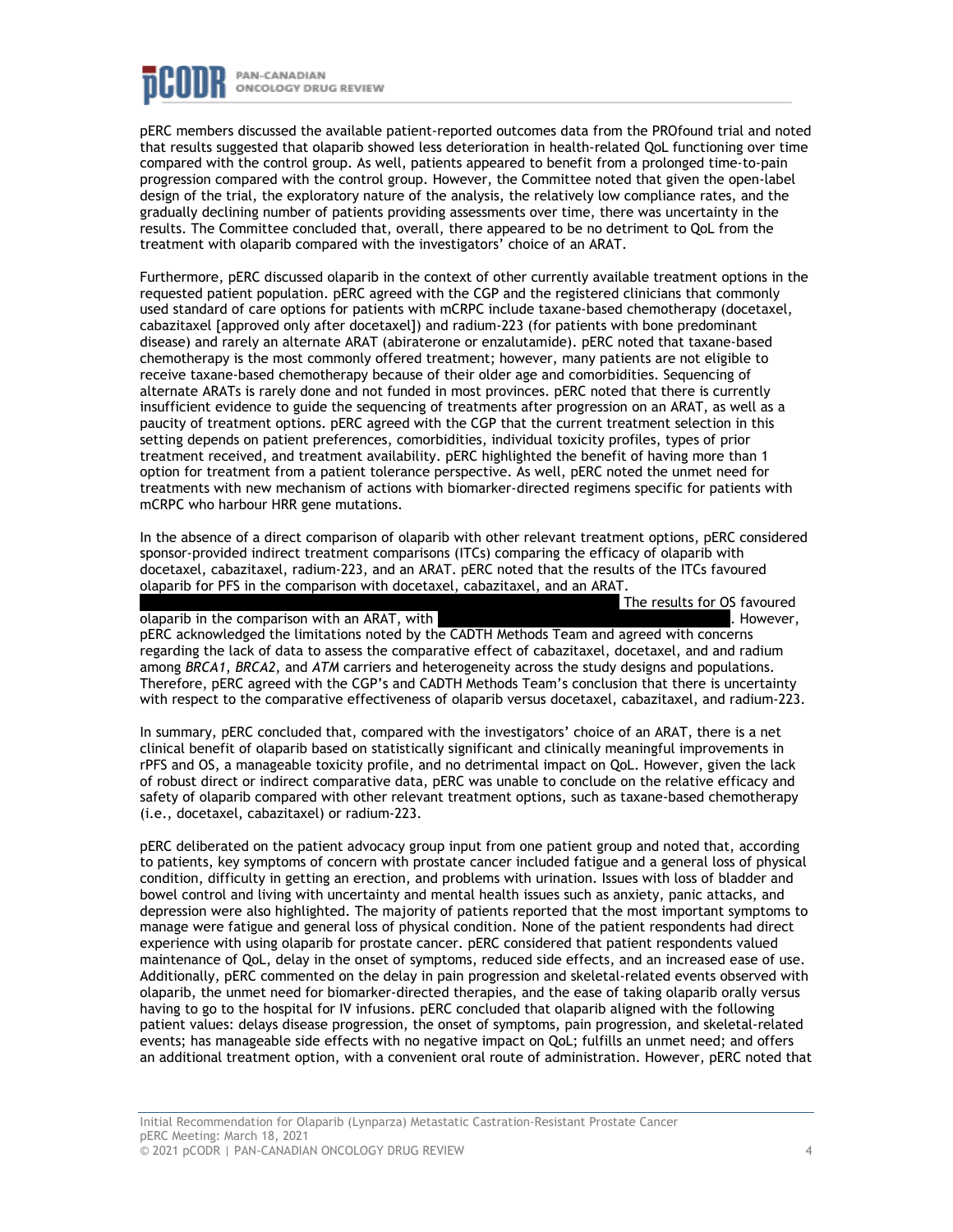

in some jurisdictions, oral medications are not funded by the same mechanism as intravenous cancer medications.

pERC deliberated on the cost-effectiveness of olaparib compared with currently recommended treatment alternatives. pERC noted that the comparative efficacy of olaparib versus docetaxel and cabazitaxel was highly uncertain. Even compared to the investigators' choice of an ARAT, pERC noted that the relative benefit of olaparib was highly uncertain due to the methodology used to account for treatment switching. pERC concluded that olaparib would not be considered cost-effective at a willingness to pay threshold of \$50,000 per QALY and substantial price reductions would be required as it was unclear if olaparib offered a clinical benefit over docetaxel or cabazitaxel.

pERC also discussed the budget impact analysis. pERC considered the estimated budget impact to be considerable and noted that, moving forward, the budget impact would be contingent on the testing availability, clinical use and detection rates.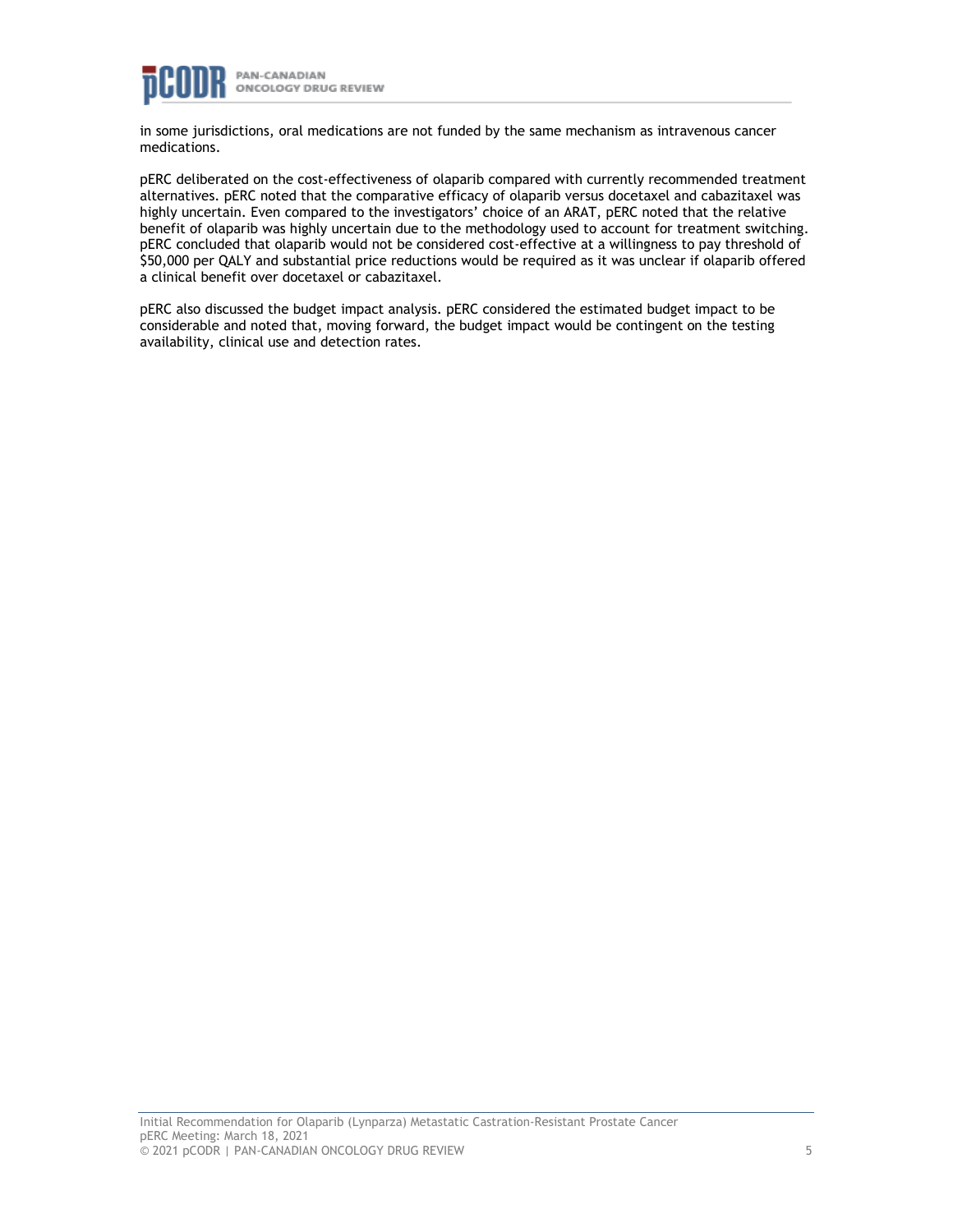# **EVIDENCE IN BRIEF**

The CADTH pan-Canadian Oncology Drug Review (pCODR) Expert Review Committee (pERC) deliberated on:

- A pCODR systematic review
- Other literature in the Clinical Guidance Report that provided clinical context
- An evaluation of the sponsor's economic model and budget impact analysis
- Guidance from the pCODR clinical and economic review panels
- Input from 1 patient advocacy group Canadian Cancer Survivor Network (CCSN)
- Input from 4 registered clinicians: one each from British Columbia, Alberta, Ontario and Nova Scotia
- Input from CADTH's Provincial Advisory Group (PAG).

# OVERALL CLINICAL BENEFIT

# **pCODR review scope**

The purpose of this review is to evaluate the efficacy and safety of olaparib as a monotherapy for the treatment of adult patients with mCRPC and deleterious or suspected deleterious germline and/or somatic mutations in HRR genes *BRCA* or *ATM* who have progressed following prior treatment with an ARAT.

**Studies included: One multinational, open-label, randomized phase III trial (PROfound trial)** The CADTH systematic review included 1 randomized controlled trial (RCT) (PROfound) that assessed the efficacy and safety of olaparib as a monotherapy compared with the investigators' choice of an ARAT (i.e., enzalutamide or abiraterone) in patients with mCRPC and deleterious or suspected deleterious germline and/or somatic mutations in the HRR genes *BRCA* or *ATM* who have progressed following prior treatment with an ARAT.

A total of 387 patients were randomized (Cohort A included 245 patients and Cohort B included 142 patients). Patients were included in Cohort A if they had a *BRCA1*, *BRCA2*, or *ATM* mutation, whereas those in Cohort B had a mutation in 12 other genes involved in HRR (*BARD1*, *BRIP1*, *CDK12*, *CHEK1*, *CHEK2*, *FANCL*, *PALB2*, *PPP2R2A*, *RAD51B*, *RAD51C*, *RAD51D*, and *RAD54L*). Patients in both Cohort A and Cohort B were randomized in a 2:1 ratio to receive either olaparib (300 mg twice daily) or the investigators' choice of an ARAT (enzalutamide [160 mg daily] or abiraterone acetate [1,000 mg daily with 5 mg of prednisone twice daily]). Cohort A was the primary analysis population and analyses of Cohort A were included in the multiple testing hierarchy whereas results for Cohort B were non-inferential. Data from Cohort B were beyond the scope of the review, as it did not include *BRCA1*, *BRCA2*, or *ATM* carriers, and therefore did not align with the population in the requested reimbursement criteria.

At the time of the final analysis  $-$  March 20, 2020  $-$  the duration of treatment was 7.6 (range = 0.03 to 28.9) months in the olaparib group and 3.6 (range = 0.6 to 29.1) months in the control group. Among the 83 patients in the control group who crossed over to receive olaparib, the median duration was 4.8 (range = 0.2 to 28.9) months.

Patients were included in the trial if they met the following criteria: males aged 18 years and older with a histologically confirmed diagnosis of prostate cancer; progressed on prior ARAT (e.g., abiraterone acetate and/or enzalutamide) for the treatment of metastatic prostate cancer and/or CRPC; radiographic progression while on androgen deprivation therapy (ADT) (or after bilateral orchiectomy); qualifying HRR mutation in tumor tissue by the Foundation Medicine Clinical Trial Improvement Amendments HRR (LYNPARZA HRR) clinical trial assay; normal organ and bone marrow function; and an Eastern Cooperative Oncology Group Performance Status (ECOG PS) of 0 to 2. Patients were permitted to be enrolled in the trial if they had previous taxane-based chemotherapy.

Patients in the control group who had radiographic progression by blinded independent central review (BICR) were eligible to crossover and receive olaparib. However, patients who had radiographic progression as assessed by the investigator were not permitted to crossover until after the primary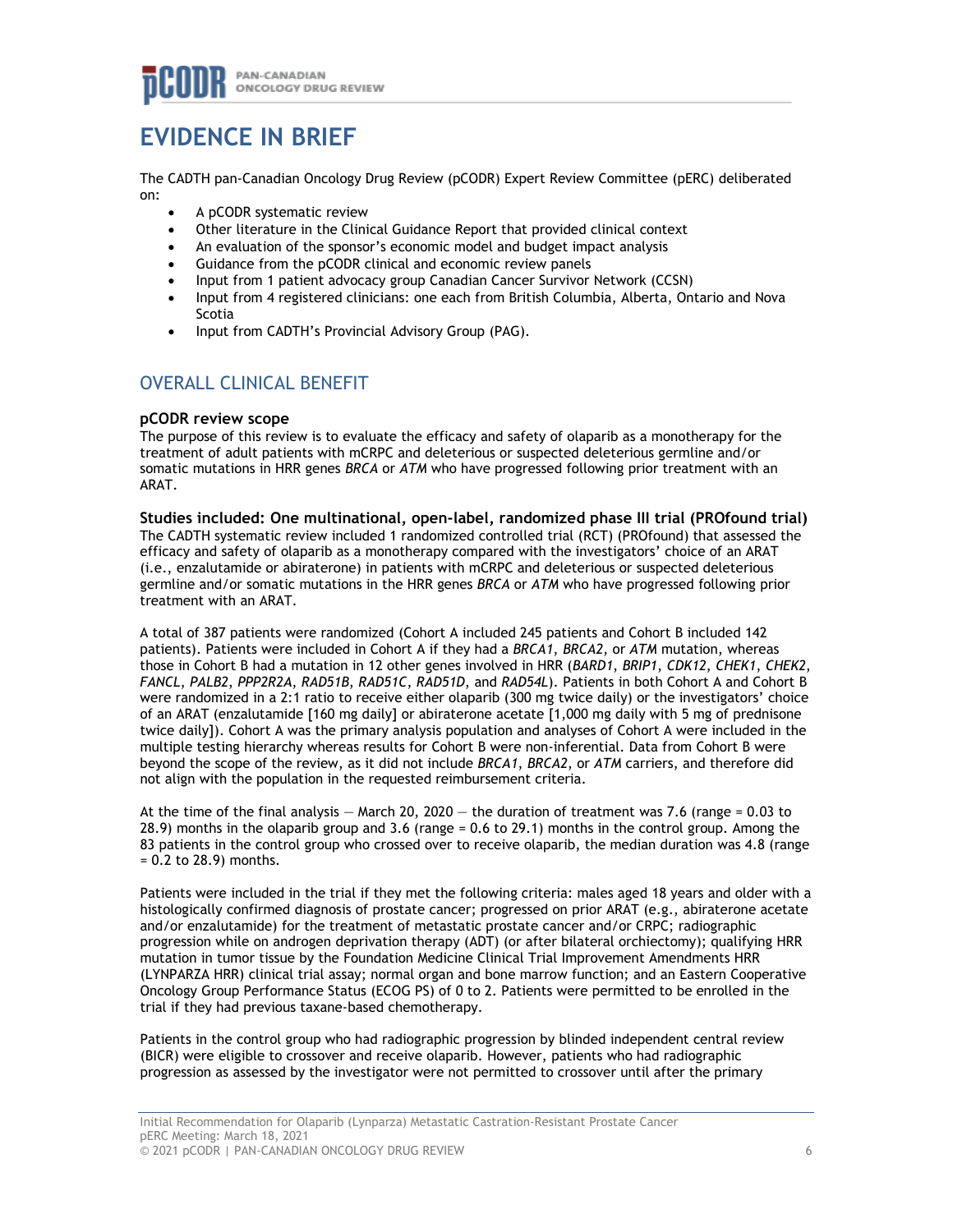

analysis. Patients who crossed over to receive olaparib were able to continue treatment until the investigator's opinion was made, as long as they did not meet any other discontinuation criteria.

## **Patient populations: Median age 68, majority with** *BRCA2* **alterations, most received previous taxane-based chemotherapy**

Among patients in Cohort A, the median age in the olaparib group was 68 (range: 47 to 86) years and 67 (range: 49 to 86) years in the control group, more than half of all patients had measurable disease at baseline (59% in olaparib and 55% in control), and the majority of patients received previous taxane-based chemotherapy (65% in olaparib and 63% in control). In Cohort A, the median time from mCRPC to randomization was 23.3 (range = –6 to 121) months in the olaparib group and 22.5 (range = 1 to 105) months in the control group. The percentage of patients with visceral metastases was 28% in the olaparib and 39% in the control group, the median baseline prostate-specific antigen (PSA) concentration was 62.2 (interquartile range [IQR], 21.9 to 280.4) in olaparib and 112.9 (IQR, 34.3 to 317.1) in the control group. There were 37% of patients with an ATM alteration in the olaparib group and 29% of patients in control group, 49% of patients with a *BRCA2* alteration in the olaparib group and 57% in the control group, and 5% of patients with a *BRCA1* alteration in the olaparib and 6% in the control group.

### **Key efficacy results: Statistically significant improvements in rPFS and OS in favour of olaparib**

The primary end point was rPFS by BICR using Response Evaluation Criteria in Solid Tumors (RECIST 1.1 regarding soft tissue) and Prostate Cancer Clinical Trials Working Group 3 (PCWG3 bone) criteria in Cohort A. Secondary outcomes were confirmed ORR by BICR using RECIST 1.1 (soft tissue) and PCWG3 (bone) criteria in Cohort A, rPFS by BICR using RECIST 1.1 (soft tissue) and PCWG3 (bone) criteria in Cohort A+B, pain progression based on the Brief Pain Inventory Short Form (BPI-SF) item 3 "worst pain in 24 hours" and opiate analgesic use (AQA score) in Cohort A and OS in Cohort A.

The first data cut-off date was on June 4, 2019, which represents the date of the primary analysis and a median follow-up of 12.57 (range = 1.87 to 23.89) months in the olaparib group and 13.19 (range = 0.95 to 23.23) months in the control group for Cohort A. The second data cut-off date was on March 20, 2020, which represents the date of the final analysis and a median follow-up of 21.91 (range = 1.87 to 33.41) months in the olaparib group and 21.04 (range = 0.95 to 32.76) months in the control group for Cohort A.

At the primary analysis,  $65.4\%$  (n = 106) of patients in the olaparib group had progressed or died as compared to 81.9% (n = 68) of patients in the control group. The median rPFS, as assessed by BICR in the olaparib group, was 7.39 (95% confidence interval [CI], 6.24 to 9.33) months and it was 3.55 (95% CI, 1.91 to 3.71) months in the control group. Treatment with olaparib was associated with a statistically significant prolonged rPFS, as assessed by BICR compared to the control group (hazard ratio [HR] = 0.34; 95% CI, 0.25 to 0.47; P < 0.001). A pre-specified sensitivity analysis of rPFS, as assessed by the investigator, showed similar results  $(HR = 0.24; 95\%$  CI, 0.17 to 0.34).

The effect of olaparib on rPFS, as assessed by BIRC was compared to the control group and stratified by genotype carrier status in Cohorts A + B. For *BRCA1* and/or *BRCA2* carriers, olaparib was associated with a longer rPFS, as assessed by BICR and as compared to the control group (HR = 0.22; 95% CI, 0.15 to 0.32), while there was no treatment difference on rPFS, as assessed by BICR, for ATM carriers. However, these results should be interpreted with caution because they are considered exploratory and not adjusted for multiplicity.

Thirty-three percent of patients in the olaparib group had confirmed ORR as compared to 2% in the control group. A statistically significant difference in ORR was demonstrated with an odds ratio of 20.86 (95% CI, 4.18 to 379.18; P < 0.001).

Treatment with olaparib was associated with a statistically significant prolonged time-to-pain progression as compared to the control group (HR =  $0.44$ ;  $95\%$  CI,  $0.22$  to  $0.91$ ; P =  $0.02$ ).

The interim analysis for OS occurred at the primary analysis (June 4, 2019) and 33.3% of patients (n = 54) had died in the olaparib group as compared to 47.0% (n = 39) in the control group. At that time, 51 of 83 (61%) patients in Cohort A and 24 of 48 (50%) patients in Cohort B switched over to receive olaparib. The median OS was 18.5 (95% CI, 17.22 to not reached) months in the olaparib group and 15.11 (95% CI, 11.33 to 19.09) months in the control group. Treatment with olaparib was associated with prolonged survival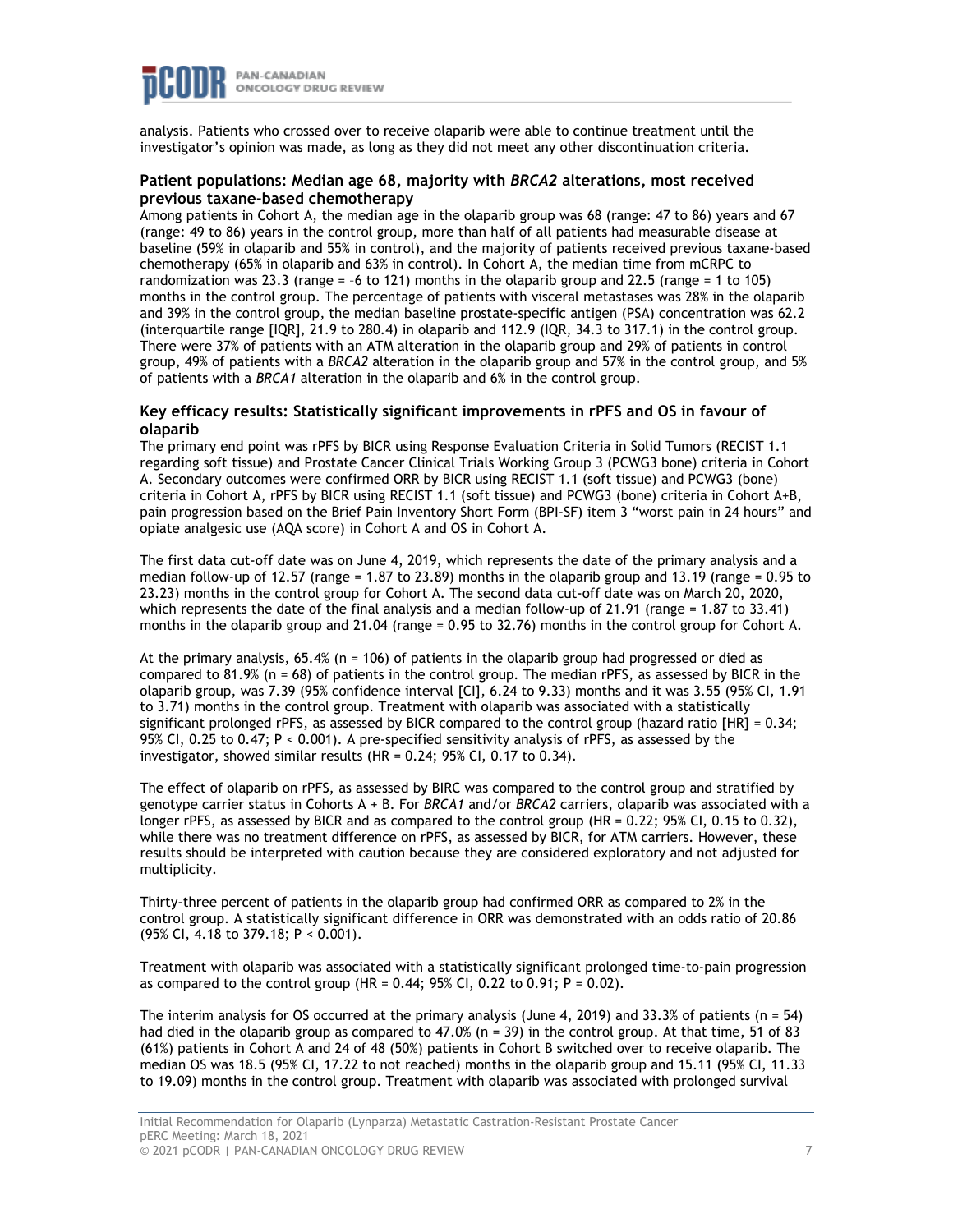

time as compared to the control group (HR =  $0.62$ ; 95% CI, 0.41 to 0.95; P = 0.02). At the final analysis (March 20, 2020), 67% of patients in the control group of Cohort A had crossed over and received olaparib  $(n = 56)$ . In the olaparib group, 56.2% of patients  $(n = 91)$  had died as compared to 68.7%  $(n = 57)$  of patients in the control group. The median OS was 19.1 (95% CI, 17.4 to 23.4) months in the olaparib group and 14.7 (95% CI, 11.9 to 18.8) months in the control group. Treatment with olaparib was associated with a statistically significant prolonged survival time as compared to the control group (HR = 0.69; 95% CI, 0.50 to 0.97; P = 0.02). Results may be confounded because of patient crossover to olaparib in the control group. Pre-specified sensitivity analysis adjusting for patient crossover showed a similar treatment effect (HR = 0.42, 95% CI, 0.19 to 0.91).

## **Patient-reported outcomes: Overall there appears to be no detriment to QoL from the treatment with olaparib compared with the investigators' choice of ARAT**

The Functional Assessment of Cancer Therapy–Prostate Cancer (FACT-P) and the EuroQol 5-Dimensions 5-Levels questionnaire (EQ-5D-5L) were used to assess health-related quality of life (HRQoL) in Cohort A. The questionnaires were administered at baseline, week 8, week 16, and week 24, and then were continued to be administered to all patients (who had not withdrawn consent) every 8 weeks until 24 weeks after progression. Patients who discontinued treatment prior to having radiographic progression as assessed by BICR or as assessed by the investigator (post primary analysis) were given the assessments for 24 weeks post progression. The HRQoL analyses were not included in the testing hierarchy and therefore no adjustments were made for type I error.

In Cohort A, the baseline patient adherence rates for the FACT-P were 68% for patients receiving olaparib and 70% for patients receiving control, whereas the overall adherence rate was 60% for those who received olaparib ( $n = 162$ ) and 53% for those who received control ( $n = 83$ ).

At baseline, the mean (standard deviation) FACT-P total scores were similar between the olaparib and the control group in Cohort A. Results suggested that olaparib showed less deterioration in health-related QoL functioning over time compared with the control group.

There was a clinically meaningful difference between the study groups in Cohort A for the adjusted mean change from baseline to week 32 in FACT-P total score, trial outcome index, and PCS. Results for FWB, PWB, and FAPSI-6 were not clinically meaningful. A higher proportion of patients in the olaparib group reported clinically meaningful improvements in HRQoL.



Due to the open-label design of the trial, the exploratory nature of the analyses, the relatively low compliance rates, and the gradually declining number of patients providing assessments over time, there was uncertainty in the results.

### **Safety: Manageable Toxicities**

Most patients in the trial experienced at least 1 any-grade TEAE. In the final analysis, 96% and 88% of patients experienced an any-grade TEAE in the olaparib and control groups, respectively. The most frequently occurring TEAEs in both groups included: anemia (olaparib: 50%, control: 15%, crossover: 52%), nausea (olaparib: 43%, control: 21%, crossover: 29%), fatigue or asthenia (olaparib: 42%, control: 33%, crossover: 25%), and decreased appetite (olaparib: 31%, control: 18%, crossover: 18%). More patients in the olaparib group reported an AE of grade 3 or higher as compared to those in the control group (olaparib: 52%, control: 40%, crossover: 59%). Most of the grade 3 or higher AEs were attributable to anemia in both study groups: anemia (olaparib: 23%, control: 5%, crossover: 29%).

More patients in the olaparib group had an SAE as compared to the control group and crossover (37% versus 30% versus 33%). More patients in the olaparib group had serious anemia relative to the control group (9% versus 0%).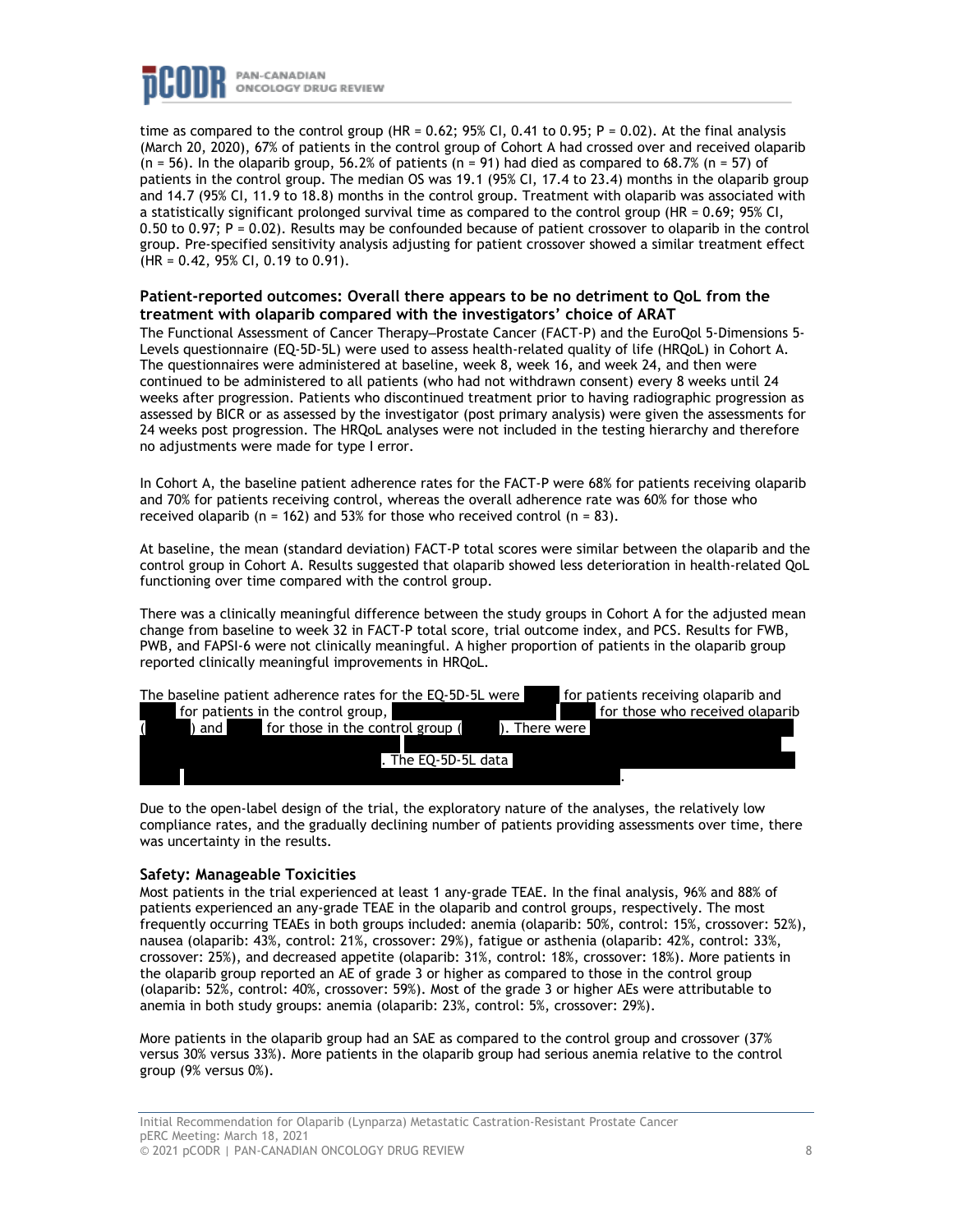

Twenty percent of patients in the olaparib group discontinued their assigned therapies due to an AE, as compared to 8% in the control group. More patients in the olaparib group than the control group had an AE leading to treatment interruption or a dose reduction (46% versus 19% and 23% versus 5%, respectively).

Overall, there were 19 AEs leading to death in the trial (olaparib =  $4\%$  [n = 10] versus control = 5% [n = 6] and crossover =  $4\%$  [n = 3]). Two deaths in the trial were considered to be related to the study drug: 1 death in the olaparib group from pneumonia and neutropenia and 1 death from pleural effusion in the control group.

## **Limitations: No direct comparative data to taxane-based chemotherapy (docetaxel, cabazitaxel)**

The CADTH Methods Team summarized and critically appraised sponsor-provided ITCs comparing the efficacy of olaparib with docetaxel, cabazitaxel, radium-223, and an ARAT. The results suggested that, for PFS, olaparib was favoured in the comparison with docetaxel, cabazitaxel, and an ARAT. The results for OS favoured

olaparib in the comparison with an ARAT, with

The CADTH Methods Team concluded that, because of a high heterogeneity between the trials (lack of data to assess the effect of cabazitaxel, docetaxel, and radium-223 among *BRCA1*, *BRCA2*, and *ATM* carriers; differences in prior anti-cancer therapies; presence of visceral metastases; and the administration of prophylactic granulocyte colony-stimulating factor), the comparative effectiveness estimates from the ITCs are likely biased and the magnitude or direction of the bias cannot be established. Although the investigators conducted a matched adjusted indirect comparison (MAIC) to account for the heterogeneity, the impact of the heterogeneity was still unclear because the results of the MAIC may be biased due to the exclusion of many important effect modifiers.

## **Need and burden of illness: Unmet need for targeted treatment for patients with mCRPC who harbour HRR mutations**

Prostate cancer is the most common cancer diagnosed in Canadian men (excluding non-melanoma skin cancers). The number of new prostate cancer cases in 2020 has been estimated at approximately 23,300, with 4,200 expected deaths. One in 4 patients with prostate cancer will die of the disease. The 5-year survival rate of mCRPC is approximately 30%. Both germline and somatic alterations in DNA repair genes occur in 20% to 30% of patients with mCRPC. Metastatic castration-resistant prostate cancer mutations in the *BRCA* (*BRCA1* and/or *BRCA2*) gene are the most common HRR gene mutations (BRCA2 is more prevalent than BRCA1), with ATM being the second most frequently mutated HRR gene. It has been suggested that patients with mCRPC and an HRR gene mutation have a poorer prognosis compared with unselected mCRPC patients. There are currently no standard funded biomarker-directed regimens specific for patients with mCRPC who harbour HRR gene mutations. Available treatment options in Canada for patients with mCRPC who have progressed following prior treatment with an ARAT (i.e., enzalutamide or abiraterone) include taxane-based chemotherapy (docetaxel, cabazitaxel [approved only after docetaxel]), radium-223 (for patients with bone predominant disease), and alternate ARAT (abiraterone or enzalutamide). The most commonly offered treatment is taxane-based chemotherapy; however, many patients are not eligible to receive taxane-based chemotherapy because of their older age and comorbidities. Sequencing of alternate ARATs is rarely done and funded only in a few provinces. There is an unmet need for effective new therapies with manageable toxicity profile for patients with mCRPC who harbour HRR mutations (*BRCA1*, *BRCA2*, and *ATM* mutations) and who may not be eligible for standard of care therapies.

## **Registered clinician input: Olaparib fulfills unmet need, better tolerated than docetaxel**

Clinician input was provided by 4 individual clinicians: one each from British Columbia, Alberta, Ontario and Nova Scotia. There are currently no standard, funded, biomarker-directed regimens specific for patients with mCRPC who harbour HRR gene mutations; therefore, according to clinician input, olaparib would be meeting a significant unmet need. Clinicians stated that they would prescribe this drug to patients with HRR gene-mutated mCRPC who have progressed after an ARAT and either before or after taxane-based chemotherapy, depending on a patient's fitness and preferences. These patients do not have alternative effective therapies and this drug is significantly different from other available therapies.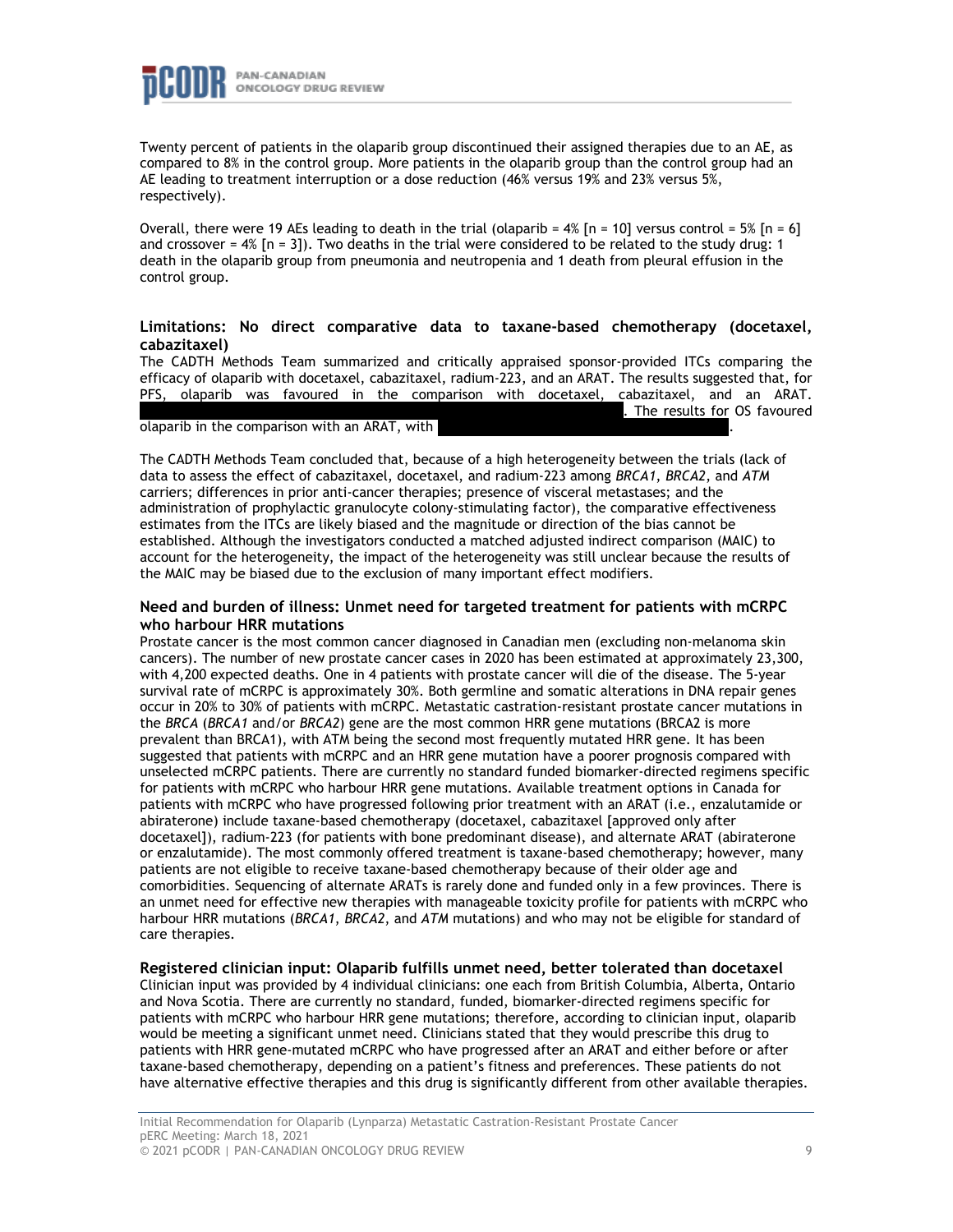

Additionally, there are no subpopulations who should be restricted from receiving this therapy if eligible HRR mutations have been identified. It was stated that the drug under review is comparable in efficacy to taxane-based chemotherapy (though limited by cross-trial comparisons of very different patient populations) but demonstrates a significantly improved tolerability. The advantage of olaparib is that it would be more tolerable in patients who are not eligible for taxane-based or platinum-based chemotherapy. Clinicians indicated that the drug under review would not replace an available treatment but would be preferred to other therapies for patients with HRR gene mutations after an ARAT because of the ease of administration, tolerability, and efficacy. HRR alteration testing should be implemented, as patients would need access to testing in order to be eligible for the treatment under review.

# PATIENT-BASED VALUES

**Values of patients with prostate cancer: Maintaining QoL, delay in the onset of symptoms, reduction in side effects, increase in ease of use due to oral administration.** One patient group, CCSN, provided input on olaparib for mCRPC. The most common symptoms of prostate cancer reported by patients were fatigue and general loss of physical condition, difficulty in getting an erection, and problems with urination. Issues with a loss of bladder and bowel control, living with uncertainty, and mental health issues such as anxiety, panic attacks, and depression were also highlighted. The majority of patient respondents indicated that the most important symptoms to manage were fatigue and general loss of physical condition; others highlighted that urination problems were essential to manage.

The majority of respondents indicated that their needs are being met by their current treatments and that they have not had issues accessing their current therapy. However, it was noted that since many advanced cancer cases become castration-resistant, there is a need for more therapies. The most commonly reported expectation for a new drug was being able to maintain QoL. Respondents also indicated that they valued a delay in the onset of symptoms, a reduction in the side effects they experience from their current medications or treatment, and an increased ease of use due to oral administration. Most patients valued a new drug with no or fewer side effects than with current treatment.

**Patient values on treatment: None of the patient respondents had experience with olaparib** None of the participants in the survey had experience with the drug under review.

# ECONOMIC EVALUATION

Olaparib is available as a 100 mg or 150 mg tablet. The recommended total daily dose of olaparib is 600 mg, taken as two 150 mg tablets twice daily, with a 100 mg tablet available for dose reduction. It is recommended that olaparib treatment be continued until progression of the underlying disease or unacceptable toxicity. At a submitted price of \$65.89 per 150 mg tablet, the total drug acquisition cost of olaparib per patient, per 28 days was \$7,380, and \$96,269 annually.

The sponsor submitted a cost-utility analysis based on a partition-survival model that compared olaparib to investigators' choice of an ARAT (abiraterone acetate, or enzalutamide), cabazitaxel, or docetaxel, for adult patients with mCRPC and deleterious germline and/or somatic mutations in HRR. The model consisted of 3 primary health states (progression-free survival [PFS], progressed disease, and death). Progression was defined according to objective rPFS criteria. Costs and clinical outcomes (i.e., QALYs and life-years [LYs]) were modelled over a 10-year time horizon from the perspective of the public health care payer. Clinical efficacy was based on OS and rPFS curves from the PROfound trial for olaparib and investigators' choice of an ARAT, which were extrapolated using parametric survival analysis to determine the proportion of patients in each health state over the model time horizon. Hazard ratios for cabazitaxel were obtained from a sponsor-submitted indirect treatment comparison and applied to the investigators' choice of an ARAT rPFS and OS curves. The comparative efficacy of docetaxel was assumed to be equal to cabazitaxel. Health state utility values applied in the economic model were calculated from a regression model based on the PROfound trial population.

CADTH identified the following key limitations with the sponsor's pharmacoeconomic analysis: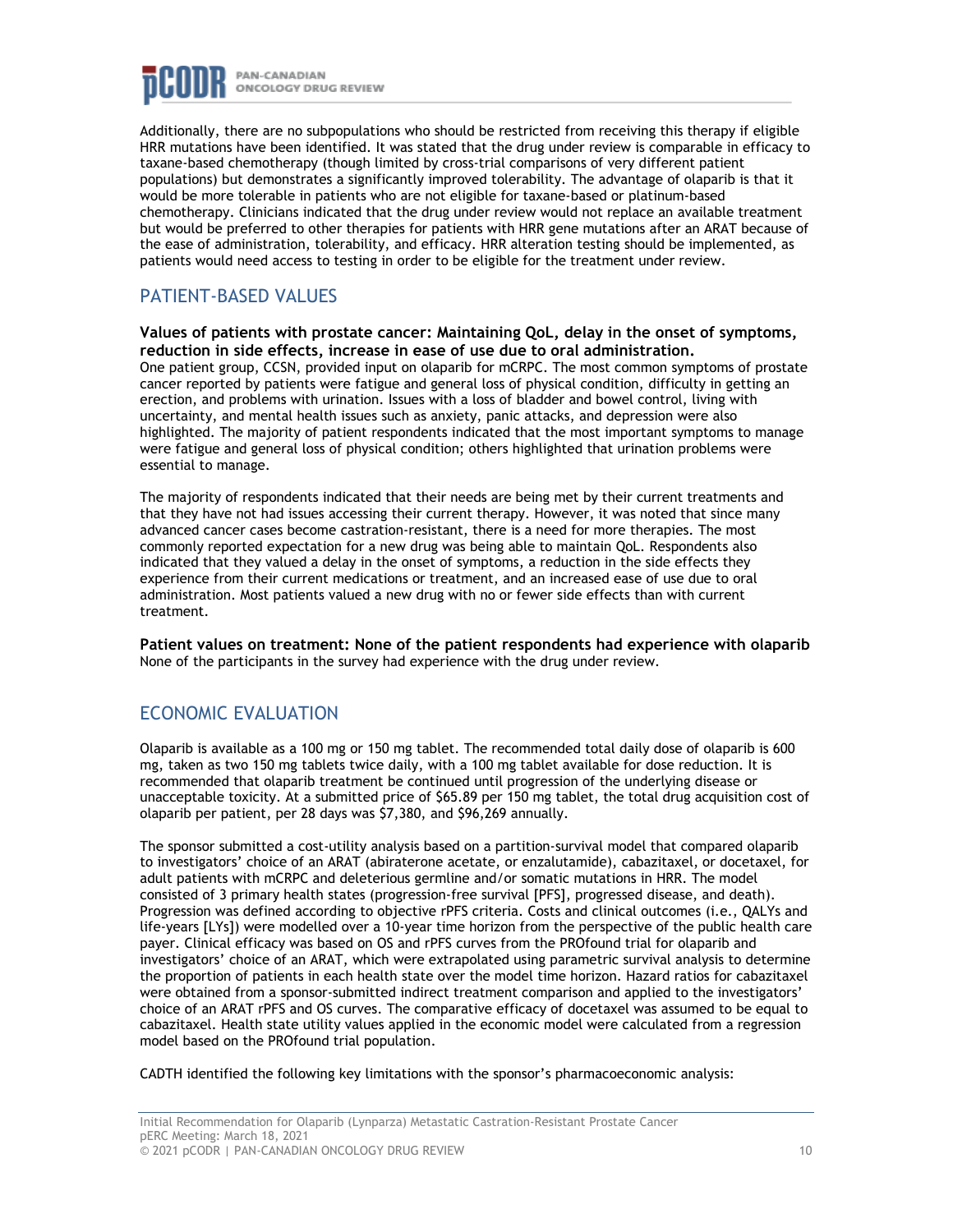

- The OS for investigators' choice of an ARAT is uncertain because of methods used to account for treatment switching that occurred in the PROfound trial. Specifically, the assumption that switchers would achieve the full treatment effect as those who were initially assigned to olaparib may not be clinically appropriate. Due to the lack of clinical data available to inform the OS of non-switchers, the true OS benefit for patients receiving only investigators' choice of an ARAT remains unknown.
- The CADTH clinical review concluded that the comparative efficacy estimates of olaparib versus cabazitaxel and docetaxel are highly uncertain due to clinical heterogeneity between the trials (e.g., HRR genotype status, proportion of patients with visceral metastases, etc.) and the exclusion of effect modifiers.
- There was uncertainty regarding the long-term parametric extrapolations of OS and rPFS beyond the observed trial period for olaparib and investigators' choice of an ARAT. The sponsor's chosen extrapolated curves do not align with clinical expectations of the anticipated treatment effects of olaparib beyond the trial period. The extrapolation of OS beyond the trial period following radiographic progression was highly uncertain.
- There was uncertainty with the utility values used in the model. Health state utilities were adjusted to incorporate additional time-to-death disutilities in the final year prior to death, which may have double-counted the disutility associated with post-progression survival.
- Total drug acquisition costs of olaparib and investigators' choice of an ARAT were likely underestimated because of the sponsor's use of rPFS data to model treatment discontinuation.
- The cost of docetaxel was overestimated since there is a generic formulation available

Given issues with the sponsor's probabilistic sampling, CADTH undertook deterministic reanalyses of the economic model to address several limitations, including a more clinically plausible extrapolation for OS, rPFS, and time to treatment discontinuation (TTD); and the use of trial-based utility estimates according to progression only.

Based on CADTH reanalyses, the incremental cost-effectiveness ratio (ICER) for olaparib versus docetaxel was \$459,527 per QALY gained; a 71% price reduction for olaparib is required to achieve an ICER of less than \$50,000 per QALY. The CADTH base case is reliant on estimates from the sponsor's indirect treatment comparison regarding the comparative efficacy versus docetaxel and cabazitaxel. As noted by CADTH clinical experts, there is no robust evidence to ascertain which of the agents (i.e., olaparib, docetaxel, cabazitaxel, or radium-223) has superior efficacy. Given the high degree of clinical uncertainty, to ensure cost effectiveness at any willingness-to-pay threshold, a further price reduction may be required so that olaparib costs no more than the lowest cost comparator.

# ADOPTION FEASIBILITY

## **Considerations for implementation and budget impact**

CADTH revised the market shares for olaparib and comparator treatments and reduced the cost of docetaxel as part of the base case, which resulted in an estimated budget increase of \$29,030,654 over 3 years. Uncertainty remains with the potential market uptake of olaparib in light of the uncertainty around HRR testing availability and detection rates in mCRPC.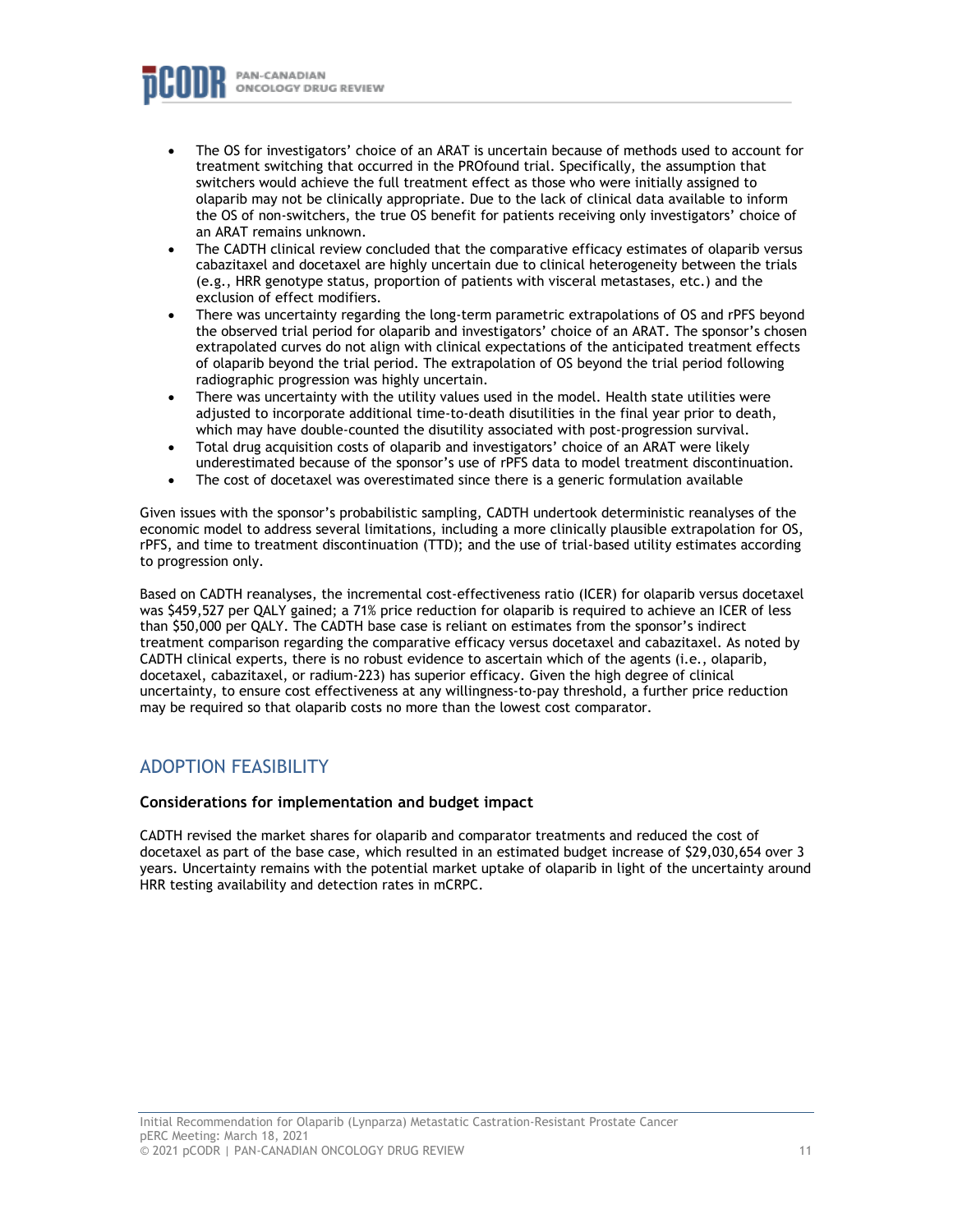

# **ABOUT THIS RECOMMENDATION**

## **The pCODR Expert Review Committee**

Recommendations are made by the CADTH pan-Canadian Oncology Drug Review (pCODR) Expert Review Committee (pERC) following the pERC Deliberative Framework. pERC members and their roles are as follows:

- Dr. Maureen Trudeau, Oncologist (Chair) Dr. Catherine Moltzan, Oncologist (Vice-Chair) Daryl Bell, Patient Member Dr. Jennifer Bell, Bioethicist Dr. Kelvin Chan, Oncologist Dr. Matthew Cheung, Oncologist Dr. Winson Cheung, Oncologist Dr. Michael Crump, Oncologist Dr. Avram Denburg, Pediatric Oncologist Dr. Leela John, Pharmacist Dr. Christine Kennedy, Family Physician Dr. Christian Kollmannsberger, Oncologist Cameron Lane, Patient Member Dr. Christopher Longo, Health Economist Valerie McDonald, Patient Member Dr. Marianne Taylor, Oncologist Dr. W. Dominika Wranik, Health Economist
- All members participated in deliberations and voting on the Initial Recommendation, except:
	- Dr. Maureen Trudeau, who did not vote due to her role as Committee Chair.

# **Avoidance of conflicts of interest**

All members of the CADTH pCODR Expert Review Committee must comply with the *pCODR Conflict of Interest Guidelines*; individual conflict of interest statements for each member are posted on the CADTH website and pERC members have an obligation to disclose conflicts on an ongoing basis. For the review of olaparib for mCRPC, through their declarations, no members had a real, potential, or perceived conflict and based on the application of the *pCODR Conflict of Interest Guidelines*, none of the members were excluded from voting.

### **Information sources used**

pERC is provided with a pCODR Clinical Guidance Report and a pCODR Economic Guidance Report, which include a summary of patient advocacy group and Provincial Advisory Group input, as well as original patient advocacy group input submissions, to inform its deliberations. pCODR guidance reports are developed following the pCODR review process and are posted on the CADTH website. Please refer to the pCODR guidance reports for more detail on their content.

### **Consulting publicly disclosed information**

pCODR considers it essential that pERC recommendations be based on information that may be publicly disclosed. All information provided to the pCODR Expert Review Committee for its deliberations was handled in accordance with the *pCODR Disclosure of Information Guidelines*.

### **Use of this Recommendation**

This Recommendation from pERC is not intended as a substitute for professional advice, but rather to help Canadian health systems leaders and policy-makers make well-informed decisions and improve the quality of health care services. While patients and others may use this Recommendation, it is for informational and educational purposes only, and should not be used as a substitute for the application of clinical judgment respecting the care of a particular patient, for professional judgment in any decisionmaking process, or for professional medical advice.

### **Disclaimer**

The information in this document is intended to help Canadian health care decision-makers, health care professionals, health systems leaders, and policy-makers make well-informed decisions and thereby improve the quality of health care services. While patients and others may access this document, the document is made available for informational purposes only and no representations or warranties are made with respect to its fitness for any particular purpose. The information in this document should not be used as a substitute for professional medical advice or as a substitute for the application of clinical judgment in respect of the care of a particular patient or other professional judgment in any decision-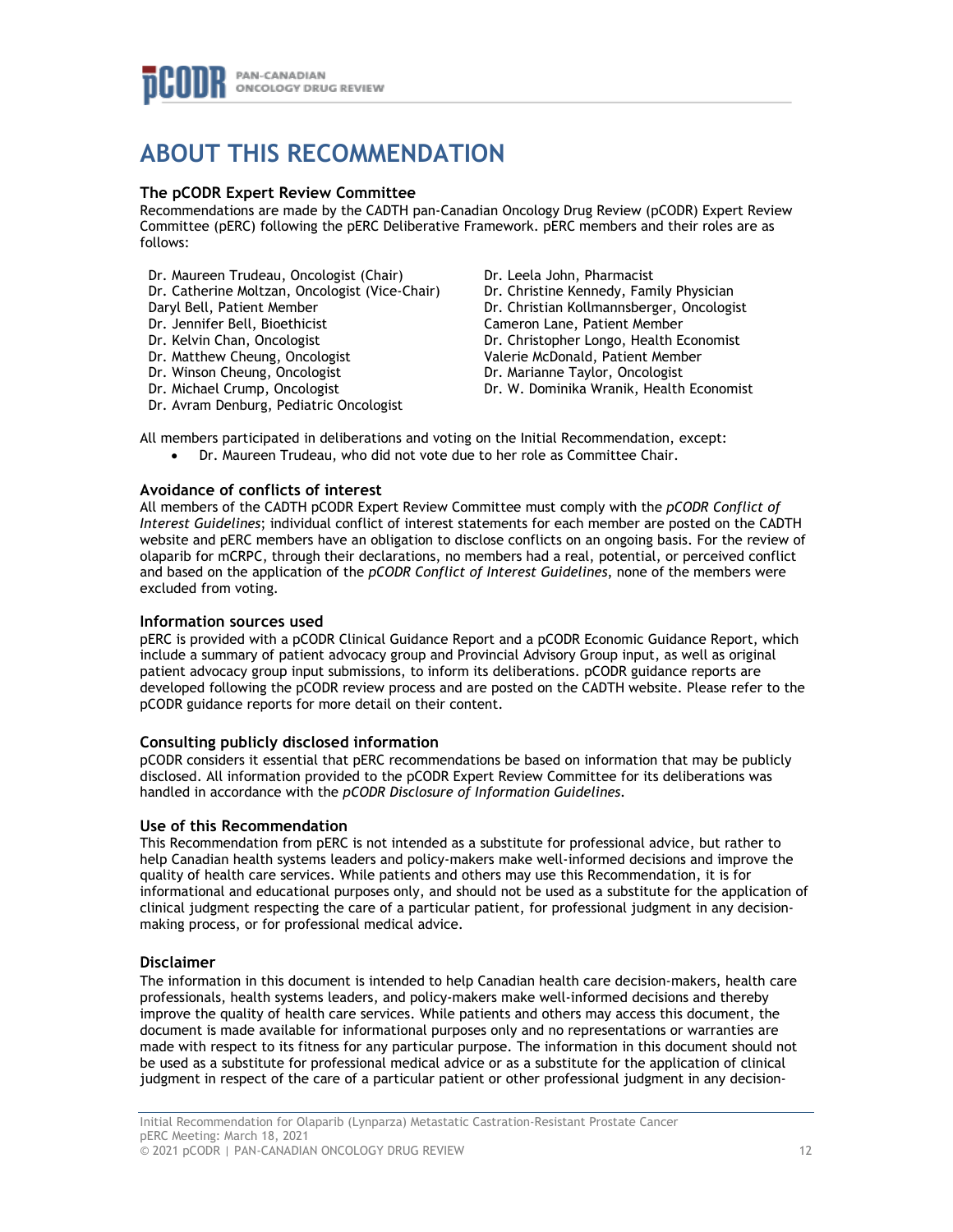

making process. The Canadian Agency for Drugs and Technologies in Health (CADTH) does not endorse any information, drugs, therapies, treatments, products, processes, or services.

While care has been taken to ensure that the information prepared by CADTH in this document is accurate, complete, and up-to-date as at the applicable date the material was first published by CADTH, CADTH does not make any guarantees to that effect. CADTH does not guarantee and is not responsible for the quality, currency, propriety, accuracy, or reasonableness of any statements, information, or conclusions contained in any third-party materials used in preparing this document. The views and opinions of third parties published in this document do not necessarily state or reflect those of CADTH.

CADTH is not responsible for any errors, omissions, injury, loss, or damage arising from or relating to the use (or misuse) of any information, statements, or conclusions contained in or implied by the contents of this document or any of the source materials.

This document may contain links to third-party websites. CADTH does not have control over the content of such sites. Use of third-party sites is governed by the third-party website owners' own terms and conditions set out for such sites. CADTH does not make any guarantee with respect to any information contained on such third-party sites and CADTH is not responsible for any injury, loss, or damage suffered as a result of using such third-party sites. CADTH has no responsibility for the collection, use, and disclosure of personal information by third-party sites.

Subject to the aforementioned limitations, the views expressed herein are those of CADTH and do not necessarily represent the views of Canada's federal, provincial, or territorial governments or any thirdparty supplier of information.

This document is prepared and intended for use in the context of the Canadian health care system. The use of this document outside of Canada is done so at the user's own risk.

This disclaimer and any questions or matters of any nature arising from or relating to the content or use (or misuse) of this document will be governed by and interpreted in accordance with the laws of the Province of Ontario and the laws of Canada applicable therein, and all proceedings shall be subject to the exclusive jurisdiction of the courts of the Province of Ontario, Canada.

The copyright and other intellectual property rights in this document are owned by CADTH and its licensors. These rights are protected by the Canadian Copyright Act and other national and international laws and agreements. Users are permitted to make copies of this document for non-commercial purposes only, provided it is not modified when reproduced and appropriate credit is given to CADTH and its licensors.

**Redactions:** Confidential information in this document has been redacted at the request of the sponsor in accordance with the *pCODR Disclosure of Information Guidelines.*

**About CADTH:** CADTH is an independent, not-for-profit organization responsible for providing Canada's health care decision-makers with objective evidence to help make informed decisions about the optimal use of drugs, medical devices, diagnostics, and procedures in our health care system.

**Funding:** CADTH receives funding from Canada's federal, provincial, and territorial governments, with the exception of Quebec.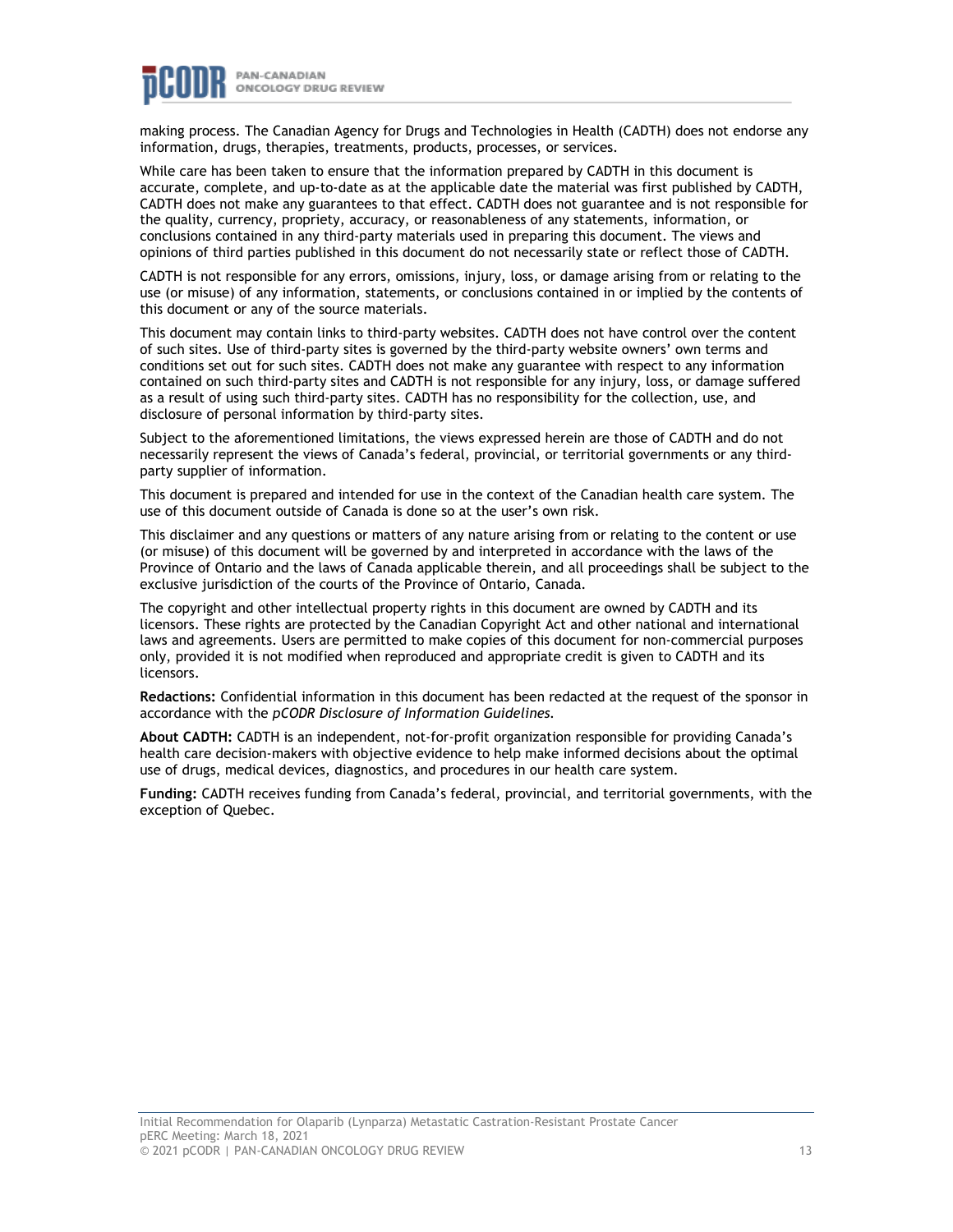# **APPENDIX 1: CADTH PAN-CANADIAN ONCOLOGY DRUG REVIEW EXPERT REVIEW COMMITTEE RESPONSES TO PROVINCIAL ADVISORY GROUP IMPLEMENTATION QUESTIONS**

| """ ==""="" "ATTON QUESTIONS<br><b>PAG Implementation Questions</b>                                                                                                                                                  | <b>pERC</b> Recommendation                                                                                                                                                                                                                                                                                                                                                                                                                                                                                                                                                                                                 |  |  |  |
|----------------------------------------------------------------------------------------------------------------------------------------------------------------------------------------------------------------------|----------------------------------------------------------------------------------------------------------------------------------------------------------------------------------------------------------------------------------------------------------------------------------------------------------------------------------------------------------------------------------------------------------------------------------------------------------------------------------------------------------------------------------------------------------------------------------------------------------------------------|--|--|--|
| Eligible patient population                                                                                                                                                                                          |                                                                                                                                                                                                                                                                                                                                                                                                                                                                                                                                                                                                                            |  |  |  |
| PAG is seeking guidance on whether the<br>following patients would be eligible for<br>treatment with olaparib:                                                                                                       |                                                                                                                                                                                                                                                                                                                                                                                                                                                                                                                                                                                                                            |  |  |  |
| • patients with ECOG PS > 2                                                                                                                                                                                          | • The PROfound trial included patients with ECOG PS of 2 or less.<br>Most patients in the trial had ECOG PS of 0 or 1. The CGP noted<br>that approximately 15% of patients seen in clinical practice<br>have worse performance status than patients included in the<br>PROfound trial (ECOG > 2). pERC agreed with the CGP that it<br>would be reasonable to offer olaparib to patients with ECOG PS<br>of > 2, especially in patients whose poor ECOG PS may be<br>directly related to the underlying prostate cancer or tumour-<br>related symptoms.                                                                     |  |  |  |
| • patients who have had previous treatment<br>with DNA-damaging cytotoxic chemotherapy<br>(e.g., platinum or mitoxantrone)                                                                                           | • The PROfound trial excluded patients with previous treatment<br>with DNA-damaging cytotoxic chemotherapy. In amendment 3<br>(June 4, 2018), it was clarified that patients could have<br>received prior treatment with DNA-damaging cytotoxic<br>chemotherapy for non-prostate cancer. pERC agreed with the<br>CGP that it would be reasonable to generalize the PROfound<br>trial results to patients who have had previous treatment with<br>DNA-damaging cytotoxic chemotherapy (e.g., platinum or<br>mitoxantrone) because olaparib has a completely different<br>mechanism of action and no overlapping toxicities. |  |  |  |
| • patients with brain metastases                                                                                                                                                                                     | The PROfound trial excluded patients with known brain<br>metastases. The CGP noted that brain metastases are rare in<br>patients with mCRPC. pERC agreed with the CGP and<br>recommended discretion of the treating physician for use of<br>olaparib in patients with stable brain metastases.                                                                                                                                                                                                                                                                                                                             |  |  |  |
| • patients who were unable to tolerate either<br>enzalutamide or abiraterone                                                                                                                                         | • pERC agreed with the CGP that there is currently no evidence<br>on switching patients who are intolerant to enzalutamide to<br>abiraterone or vice versa. However, pERC and the CGP agreed<br>that it would be reasonable to offer olaparib to patients who<br>are unable to tolerate an ARAT.                                                                                                                                                                                                                                                                                                                           |  |  |  |
| • patients who have not experienced an<br>ARAT.                                                                                                                                                                      | • The PROfound trial included patients who must have<br>progressed on prior ARAT (i.e., enzalutamide and/or<br>abiraterone) for the treatment of metastatic prostate cancer<br>and/or CPRC. Only very few patients in the overall study<br>population received an ARAT before the development of<br>mCRPC. The CGP noted that patients who were ARAT-naive<br>were excluded from the PROfound study. pERC agreed with the<br>CGP that there is currently insufficient evidence to generalize<br>the results of the PROfound trial to these patients.                                                                       |  |  |  |
| If recommended for reimbursement, PAG<br>noted that patients currently treated with a<br>taxane-based regimen would need to be<br>addressed on a time-limited basis. Hence,<br>PAG is seeking advice on whether such | pERC agreed with the CGP that patients with mCRPC and BRCA1,<br>BRCA2, or ATM mutations, who have received prior ARAT<br>therapy, are currently receiving a taxane-based regimen, and<br>have not progressed would need to be addressed on a time-<br>limited basis.                                                                                                                                                                                                                                                                                                                                                       |  |  |  |

Initial Recommendation for Olaparib (Lynparza) Metastatic Castration-Resistant Prostate Cancer pERC Meeting: March 18, 2021 © 2021 pCODR | PAN-CANADIAN ONCOLOGY DRUG REVIEW 14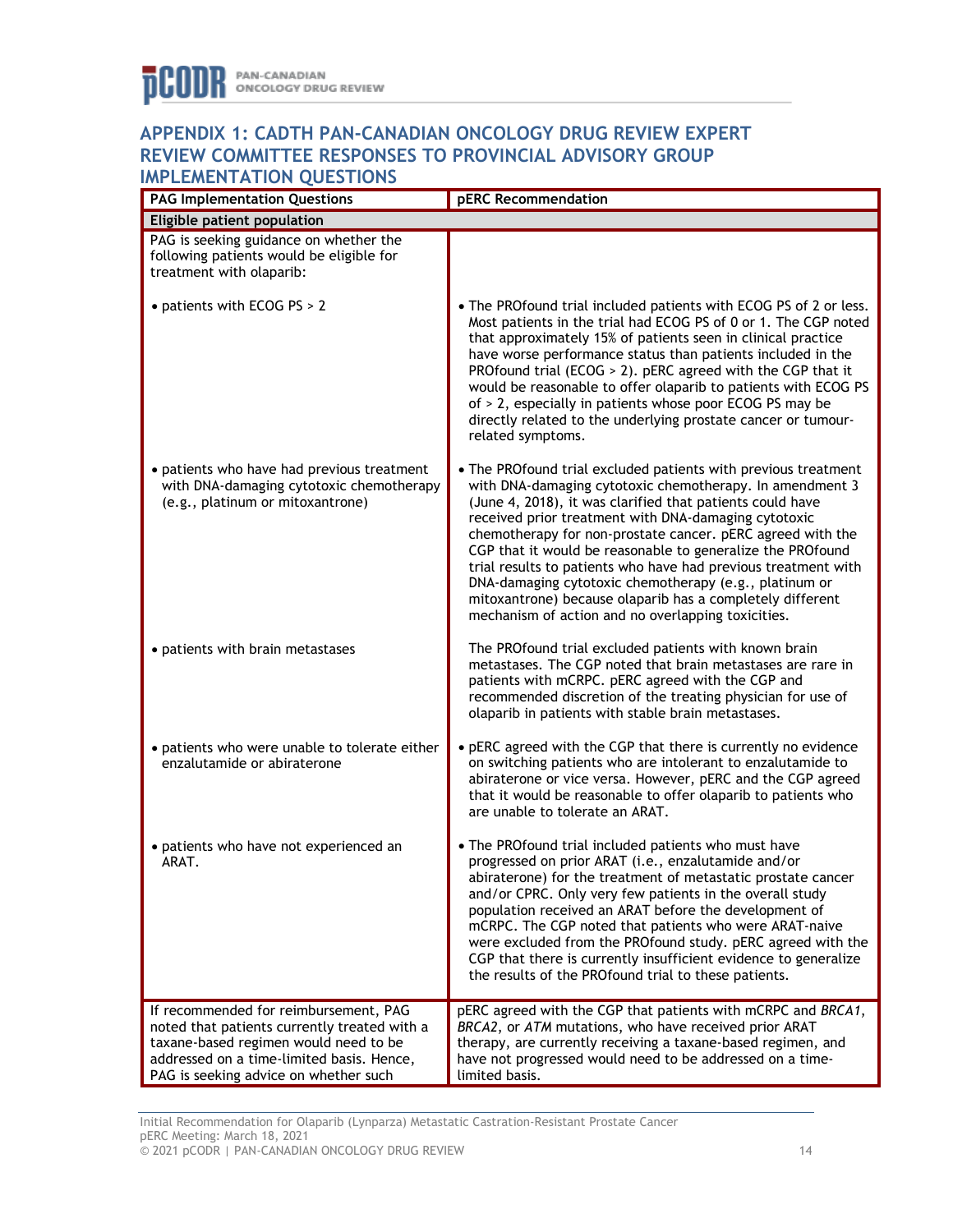| patients could be switched to olaparib if their<br>mutation tests results are found to be<br>positive.                                                                                                                                                                                                                                                                                                                                                                                                                                                                   |                                                                                                                                                                                                                                                                                                                                                                                                                                                                                                                                                                                                                                                                                                                                                                                                                                                                                                                                                                                                                                                                                                                                                                                                                                                                                                                                  |  |  |  |
|--------------------------------------------------------------------------------------------------------------------------------------------------------------------------------------------------------------------------------------------------------------------------------------------------------------------------------------------------------------------------------------------------------------------------------------------------------------------------------------------------------------------------------------------------------------------------|----------------------------------------------------------------------------------------------------------------------------------------------------------------------------------------------------------------------------------------------------------------------------------------------------------------------------------------------------------------------------------------------------------------------------------------------------------------------------------------------------------------------------------------------------------------------------------------------------------------------------------------------------------------------------------------------------------------------------------------------------------------------------------------------------------------------------------------------------------------------------------------------------------------------------------------------------------------------------------------------------------------------------------------------------------------------------------------------------------------------------------------------------------------------------------------------------------------------------------------------------------------------------------------------------------------------------------|--|--|--|
| <b>Implementation factors</b>                                                                                                                                                                                                                                                                                                                                                                                                                                                                                                                                            |                                                                                                                                                                                                                                                                                                                                                                                                                                                                                                                                                                                                                                                                                                                                                                                                                                                                                                                                                                                                                                                                                                                                                                                                                                                                                                                                  |  |  |  |
| PAG noted that patients with specific<br>alterations in any of the 15 HRR genes were<br>included in the trial and seeks confirmation<br>that the overall effect is generalizable to<br>every tested mutation.                                                                                                                                                                                                                                                                                                                                                            | pERC noted that the CGP felt that the trial results can be<br>generalized to patients in Cohort B with additional 12 gene<br>mutation (BARD1, BRIP1, CDK12, CHEK1, CHEK2, FANCL, PALB2,<br>PPP2R2A, RAD51B, RAD51C, RAD51D, and RAD54L), as these<br>patients were included in the PROfound trial and have aggressive<br>disease with very few therapeutic options. However, Cohort B is<br>beyond the Health Canada-approved indication and the<br>reimbursement request, which are limited to Cohort A (BRCA1,<br>BRCA2, and ATM); therefore, pERC was unable to recommend<br>olaparib for patients in Cohort B.                                                                                                                                                                                                                                                                                                                                                                                                                                                                                                                                                                                                                                                                                                               |  |  |  |
| PAG noted that, in the trial, disease<br>progression was evaluated according to<br>imaging-based findings. However, in actual<br>practice, clinicians often use a combination<br>of radiographic, biochemical, and clinical<br>factors, and usually determine progression<br>and discontinuation of therapy upon<br>worsening of 2 of these 3 criteria. Hence,<br>PAG seeks a clear definition of disease<br>progression (e.g., through a combination of<br>radiographic, biochemical, and clinical<br>results) and advice on criteria for treatment<br>discontinuation. | Commonly, clinicians will seek confirmation of progression in all<br>possible areas, i.e., PSA progression, clinical progression (i.e.,<br>well-being of patient), and radiographic progression. At least 2<br>out of these 3 criteria should be confirmed to discontinue<br>treatment. PSA and radiographic progression tend to align with<br>each other. However, if a patient has PSA progression alone (no<br>radiographic progression or development of symptoms<br>attributable to cancer progression), then a patient may continue<br>treatment. If radiographic progression occurs without PSA<br>progression or loss of clinical benefit, treatment may continue<br>beyond radiographic progression.<br>According to the PROfound trial protocol, the investigational<br>product could be discontinued based on objective radiographic<br>progression by BICR alone (criteria for bone progression required<br>a confirmation scan $\geq 6$ weeks later). pERC agreed with the CGP<br>that the trial parameters in the PROfound trial set for treatment<br>discontinuation are generalizable to the Canadian clinical<br>practice, as radiographic and PSA progression tend to align with<br>each other. pERC and the CGP agreed that the trial parameters,<br>as well as the Health Canada Product Monograph treatment |  |  |  |
| • PAG is seeking guidance on potentially<br>stopping olaparib to manage toxicity and<br>then restarting the therapy.                                                                                                                                                                                                                                                                                                                                                                                                                                                     | discontinuation criteria, are reasonable.<br>pERC agreed with the CGP that the recommendations regarding<br>dose reduction, as set out in the Health Canada Product<br>Monograph, are reasonable.<br>"Treatment may be interrupted to manage adverse events and<br>dose reduction can be considered. The recommended reduced<br>total daily dose of LYNPARZA (olaparib tablets) is 500 mg. If a<br>further dose reduction is required, the recommended reduced<br>total daily dose of LYNPARZA (olaparib tablets) is 400 mg."<br>(Product Monograph LYNPARZA)<br>In the PROfound trial, treatment with olaparib could be<br>interrupted or dose-reduced due to any observed toxicities.<br>Repeated dose interruptions were allowed for a maximum of 4<br>weeks; the study investigators were to be informed if the<br>interruption lasted longer than this period. pERC and the CGP                                                                                                                                                                                                                                                                                                                                                                                                                                             |  |  |  |
| Sequencing and priority of treatment                                                                                                                                                                                                                                                                                                                                                                                                                                                                                                                                     | felt that the parameters set out in the trial, which allowed a 4-<br>week dose interruption before restarting olaparib, seemed<br>reasonable.                                                                                                                                                                                                                                                                                                                                                                                                                                                                                                                                                                                                                                                                                                                                                                                                                                                                                                                                                                                                                                                                                                                                                                                    |  |  |  |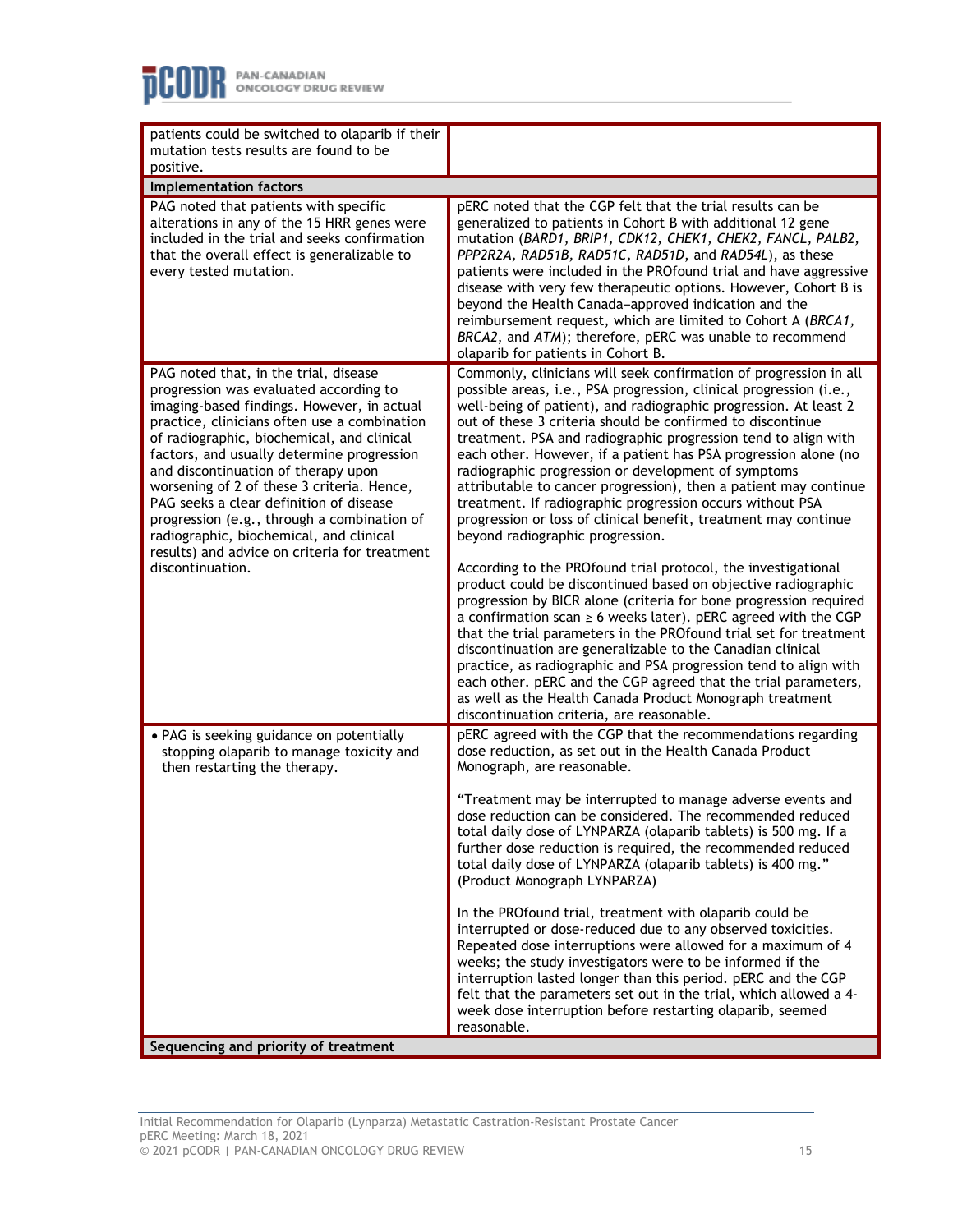

| Circumstances where olaparib would be<br>preferable to standard docetaxel<br>chemotherapy.                                                                                  | pERC agreed with the CGP that olaparib would be preferable in<br>patients who harbour BRCA1, BRCA2, or ATM mutations following<br>progression on ARAT therapy. These tumours are biologically<br>more aggressive and it makes the most sense to use a more<br>targeted therapy as early as possible in the disease course. Many<br>patients are ineligible for docetaxel chemotherapy or refuse this<br>treatment based on side effects. Therefore, olaparib would be<br>an option for these patients. Additionally, the drug under review<br>is taken orally; therefore, it is easier for both patients and the<br>healthcare system to administer, especially during the COVID-19<br>pandemic.                                                                                                                                                                                                                                                                                                                                                                                                                                                                                                                                                                                                                                                                                                                                                                                                                                                                                                    |
|-----------------------------------------------------------------------------------------------------------------------------------------------------------------------------|-----------------------------------------------------------------------------------------------------------------------------------------------------------------------------------------------------------------------------------------------------------------------------------------------------------------------------------------------------------------------------------------------------------------------------------------------------------------------------------------------------------------------------------------------------------------------------------------------------------------------------------------------------------------------------------------------------------------------------------------------------------------------------------------------------------------------------------------------------------------------------------------------------------------------------------------------------------------------------------------------------------------------------------------------------------------------------------------------------------------------------------------------------------------------------------------------------------------------------------------------------------------------------------------------------------------------------------------------------------------------------------------------------------------------------------------------------------------------------------------------------------------------------------------------------------------------------------------------------|
| Options after failure of olaparib including<br>potential ARAT re-treatment.                                                                                                 | pERC was unable to make an informed recommendation on the<br>optimal sequencing of available treatments following disease<br>progression on treatment with olaparib. pERC noted that it did<br>not review evidence to inform this clinical situation. However,<br>pERC recognized that provinces will need to address this issue<br>upon the implementation of reimbursement of olaparib and<br>noted that a national approach to developing clinical practice<br>guidelines addressing sequencing of treatments would be of<br>value.                                                                                                                                                                                                                                                                                                                                                                                                                                                                                                                                                                                                                                                                                                                                                                                                                                                                                                                                                                                                                                                              |
| Sequences of drugs leading to olaparib<br>including reserving the latter for patients<br>who have progressed on all ARATs and<br>taxane-based options.                      | As previously mentioned, pERC and the CGP noted that olaparib<br>would be preferable in patients who harbour BRCA1, BRCA2, or<br>ATM mutations following progression on ARAT therapy. These<br>tumours are biologically more aggressive and it makes the most<br>sense to use a more targeted therapy as early as possible in the<br>disease course.<br>Olaparib should not be reserved for patients who have<br>progressed on all ARATs and taxane-based options. As many<br>studies have demonstrated, sequencing ARATs is not effective<br>and many patients are not eligible for taxane-based<br>chemotherapy. The option to use olaparib after an ARAT as per<br>the study inclusion criteria should be an option.<br>There is insufficient evidence to determine whether olaparib<br>should preferentially be used in patients who have already<br>received docetaxel prior to progressing on an ARAT or not. The<br>exploratory subgroup analysis from the PROfound trial suggested<br>a benefit in patients irrespective of prior taxane-based<br>chemotherapy use. The use of taxane-based chemotherapy in<br>mCRPC greatly depends on patient preference, as many patients<br>are either unfit or unwilling to receive chemotherapy, pERC<br>agreed with the CGP that prior taxane-based chemotherapy use<br>should not be an exclusion for the reimbursement of olaparib.<br>pERC agreed with the CGP that, as olaparib is a genomically<br>driven treatment, the most important indication is in applicable<br>HRR mutations regardless of prior docetaxel use in the mCRPC<br>setting. |
| For patients who received docetaxel in the<br>metastatic castrate-sensitive space, is there<br>evidence and interest for using olaparib in<br>the castrate-resistant space? | pERC agreed with the CGP that the number of patients who<br>receive docetaxel in the mCSPC space has significantly declined<br>over the last several years. pERC and the CGP felt that it would<br>be reasonable to use olaparib in the mCRPC space for patients<br>who received docetaxel in the mCSPC space. Because olaparib is<br>a genomically driven treatment, pERC agreed with the CGP that<br>the most important indication is in applicable HRR mutations<br>regardless of prior docetaxel use in the mCSPC setting.                                                                                                                                                                                                                                                                                                                                                                                                                                                                                                                                                                                                                                                                                                                                                                                                                                                                                                                                                                                                                                                                      |

Initial Recommendation for Olaparib (Lynparza) Metastatic Castration-Resistant Prostate Cancer pERC Meeting: March 18, 2021 © 2021 pCODR | PAN-CANADIAN ONCOLOGY DRUG REVIEW 16